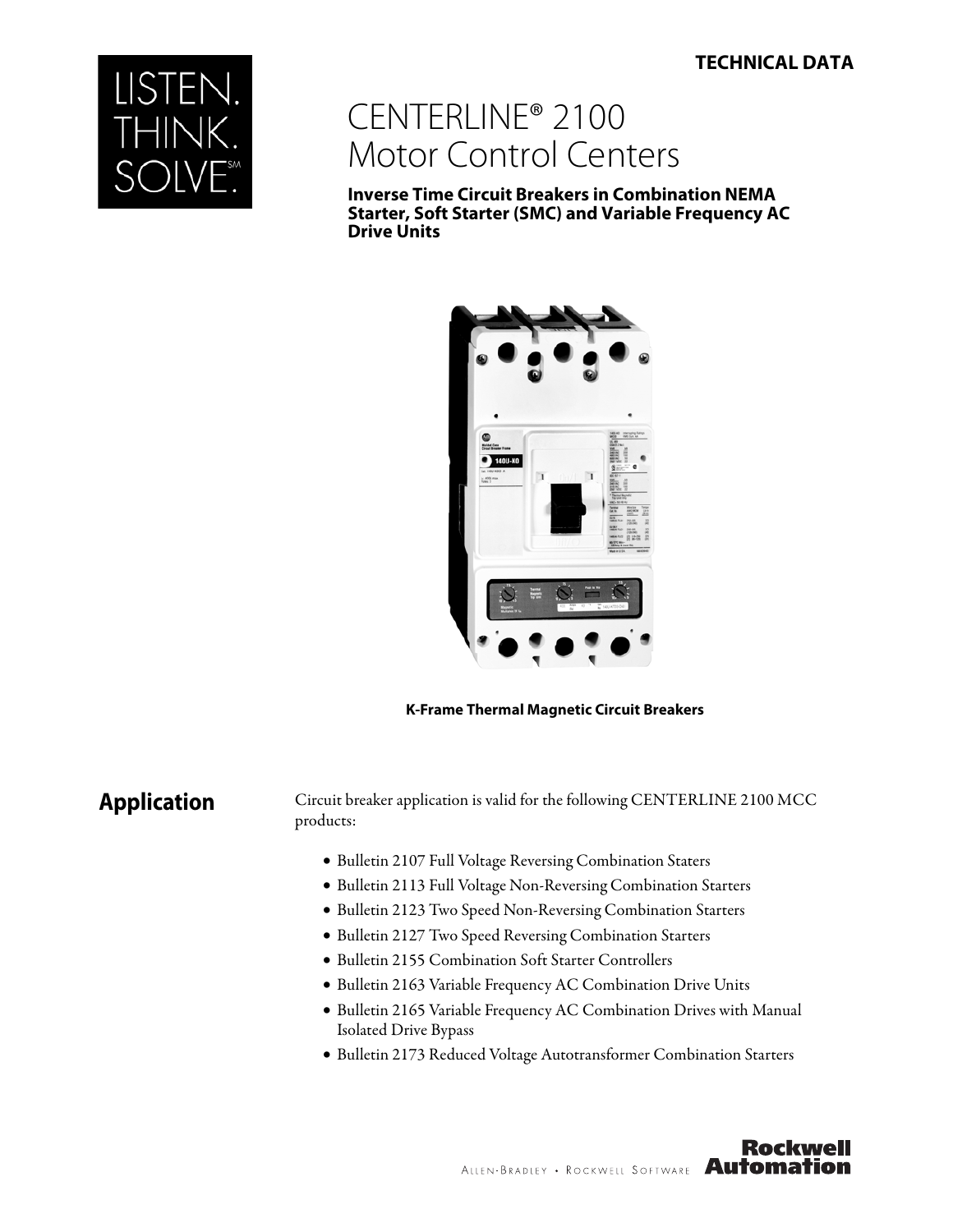|                                                         | The information in this publication applies to Allen-Bradley and Cutler-Hammer inverse<br>time, thermal magnetic or solid-state circuit breakers, when they are used in NEMA (size 1)<br>through size 6) combination starter, soft starter controller, and variable frequency AC drive<br>units.<br>The information in this publication does not apply to instantaneous trip motor circuit<br>protectors. For combination starter units, soft starter controller units, and variable<br>frequency AC drive units with instantaneous trip motor circuit protectors, refer to<br>Publication 2100-TD001x-EN-P, Instantaneous Trip Motor Circuit Protectors (MCP) in<br>Combination NEMA Starter, Soft Starter (SMC) and Variable Frequency AC Drive Units.                                                                                                                                                                                                                                                                                                                                                                                                                                                                                                                                                                                                                                                  |
|---------------------------------------------------------|-----------------------------------------------------------------------------------------------------------------------------------------------------------------------------------------------------------------------------------------------------------------------------------------------------------------------------------------------------------------------------------------------------------------------------------------------------------------------------------------------------------------------------------------------------------------------------------------------------------------------------------------------------------------------------------------------------------------------------------------------------------------------------------------------------------------------------------------------------------------------------------------------------------------------------------------------------------------------------------------------------------------------------------------------------------------------------------------------------------------------------------------------------------------------------------------------------------------------------------------------------------------------------------------------------------------------------------------------------------------------------------------------------------|
| <b>Circuit Breaker</b><br><b>Operation</b>              | Inverse time circuit breakers are designed to trip at 100% to 125% of their continuous<br>current rating. They are also designed to trip, on an inverse-time basis, at overcurrents up to<br>the magnetic or electronic trip current setting of the circuit breaker. The circuit breaker<br>manufacturer sets the continuous current ratings for the thermal magnetic circuit breakers.<br>The continuous current rating of circuit breakers with solid-state trip mechanisms depends<br>on the installed rating plug.<br>Allen-Bradley I-frame circuit breakers have a non-adjustable, instantaneous magnetic trip<br>mechanism, which is set by the circuit breaker manufacturer. All other frame sizes have an<br>adjustable instantaneous trip mechanism, which can be set to a desired current value. Refer<br>to Tables 1-24 (pages 4-29) for the instantaneous trip ranges and settings.                                                                                                                                                                                                                                                                                                                                                                                                                                                                                                           |
| <b>Circuit Breaker</b><br>Size and<br><b>Adjustment</b> | Rockwell Automation has made engineering evaluations for the protective device (circuit<br>breaker) selection, sizing, and setting range based on the protection rules/requirements and<br>motor criteria as stipulated in NEC, CEC, NEMA, UL, and CSA Standards, e.g. motor full<br>load currents (FLC), X/R ratios, locked rotor currents, nominal utilization voltages, etc.<br>Should the motor application have criteria that deviates from those stated in the<br>aforementioned standards, higher FLC and/or motor inrush currents (greater than 1300%<br>of the nominal FLC) may be experienced, e.g. special motors, non off standard NEMA<br>motors, energy efficient motors, Design B energy efficient, Design E motors, IEC N motors,<br>etc.<br>For frame sizes larger than 150 amps, determine the desired instantaneous trip current, using<br>the National Electrical Code (NEC) or Canadian Electrical Code (CEC), and the<br>instructions provided with the combination starter unit. Refer to the tables on pages 4-29<br>and choose the trip setting which has the desired trip current value. Make certain that the<br>circuit breaker operating handle is in the OFF/O position. Depress each trip setting dial<br>with a screwdriver, and turn clockwise to the determined setting. If there is more than one<br>dial on the circuit breaker, all should be set to the same value. |
| <b>Push-To-Trip</b><br><b>Mechanism</b>                 | The push-to-trip mechanism provides a manual means for tripping the circuit breaker. Use a<br>small screwdriver to depress the red button on the circuit breaker cover. When the button is<br>pushed, a plunger rotates the trip bar and causes the breaker to trip.                                                                                                                                                                                                                                                                                                                                                                                                                                                                                                                                                                                                                                                                                                                                                                                                                                                                                                                                                                                                                                                                                                                                      |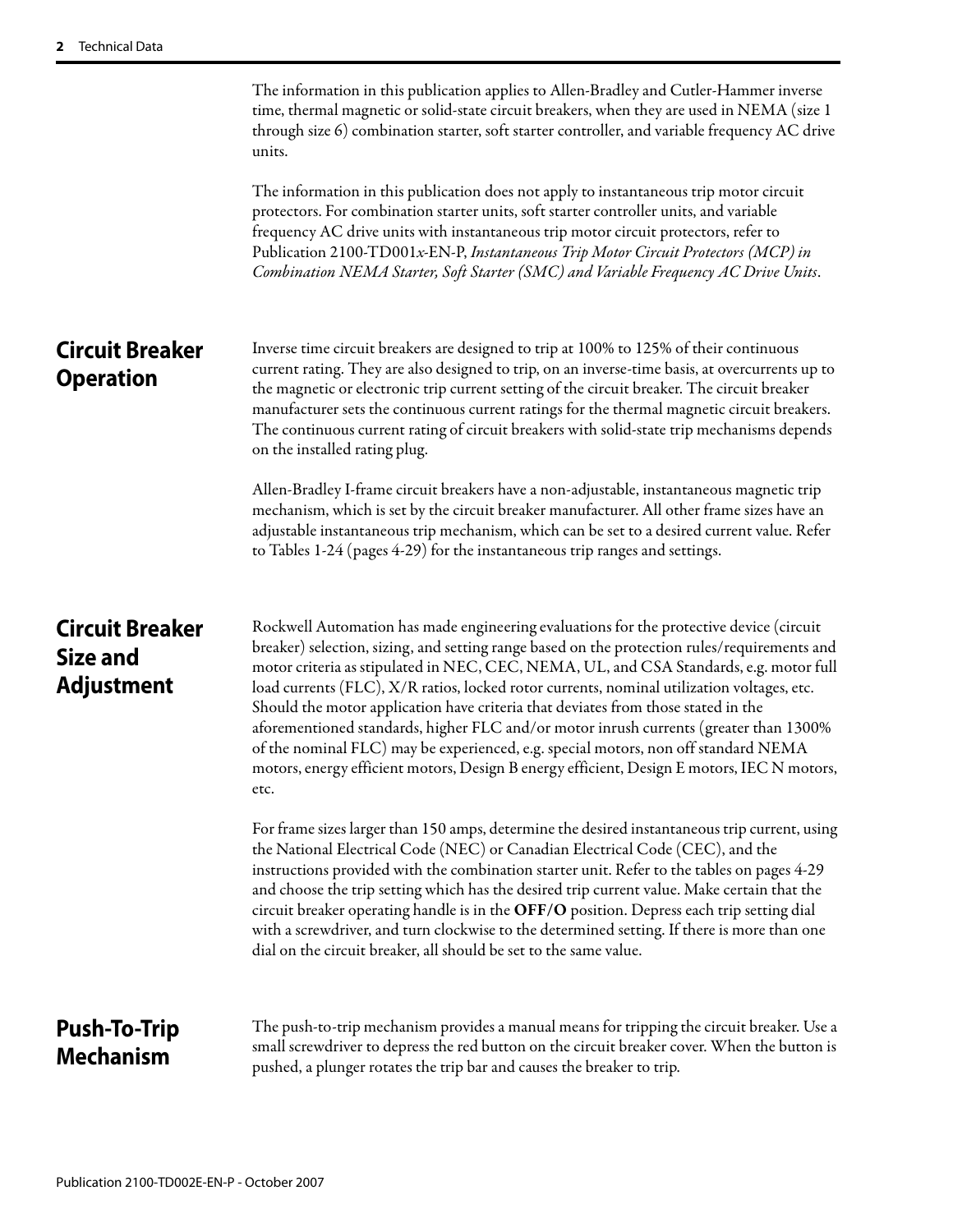## **Horsepower and Kilowatt Ratings**

The horsepower and kilowatt ratings for combination starter units, soft starter controller units, and variable frequency AC drive units listed in the tables on pages 4 - 29 were determined from full load currents as specified in the NEC/CEC.

Acceptable performance should occur when the motor full load current is within 15% of the value which corresponds to the horsepower or kilowatt ratings and voltages listed in the NEC/CEC. Consult your local Rockwell Automation sales office or distributor if the motor full load current is not within these limits.



**ATTENTION:** The horsepower and kilowatt ratings and corresponding trip settings in Table 1 are only valid when the combination starter units are equipped with an Allen-Bradley solid-state or electronic overload relay or a Bulletin 592 eutectic alloy overload relay with correctly sized heater elements.

When correctly selected, this combination of circuit breaker and overload relay protects against short circuit and ground fault damage, and provides coordinated overcurrent protection in the motor branch circuit for continuous-duty rated motors, as defined in the NEC and CEC.

The circuit breaker which has tripped may indicate the interruption of a high fault current. To ensure protection against fire and/or shock hazard, examine the current carrying parts of the combination starter units, soft starter controller units, and variable frequency AC drive units and replace if damaged. (Refer to NEMA Standards Publication Number ICS 2.2, Maintenance of Motor Controllers After a Fault Condition, and NEMA Standard Publication Number ICS 2, Parts ICS 2-302.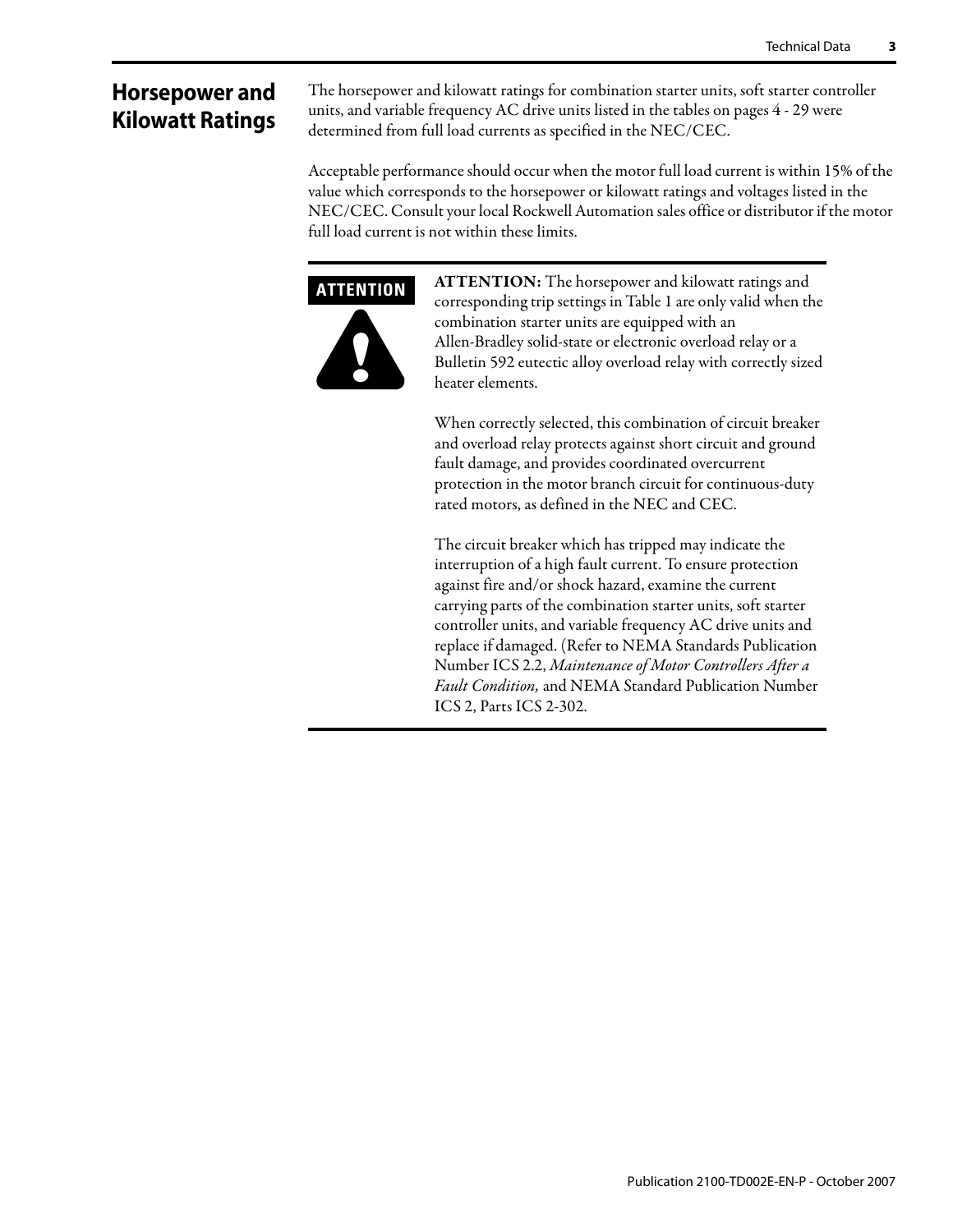#### **Table 1 Combination 2107, 2113, 2123, 2127, and 2173 Starter Units - I-Frame Thermal Magnetic Circuit Breakers (Non-Adjustable Magnetic Trip)**

#### **Table 2 Combination 2107, 2113, 2123, 2127 and 2173 Starter Units - JD-Frame and K-Frame Thermal Magnetic Circuit Breakers (Adjustable Magnetic Trip)**

| Circuit<br><b>Breaker</b><br><b>Continuous</b> | <b>NEMA</b><br><b>Starter</b><br><b>Size</b> |                          |                          | <b>Horsepower Ratings</b> |                          |                                 |      | <b>Magnetic Trip Range (Amperes)</b> | <b>Medium Interrupting</b><br><b>Capacity Suffix Letter "CB"</b> | <b>High Interrupting</b><br><b>Capacity Suffix Letter "CM"</b> | <b>Medium Interrupting</b><br><b>Capacity with Current Limiter</b><br>Suffix Letter "CD" |
|------------------------------------------------|----------------------------------------------|--------------------------|--------------------------|---------------------------|--------------------------|---------------------------------|------|--------------------------------------|------------------------------------------------------------------|----------------------------------------------------------------|------------------------------------------------------------------------------------------|
| Current<br>Rating<br>(Amperes)                 |                                              | <b>200V</b>              | <b>230V</b>              | 380 - 415V                | 460V                     | 575V                            | Min. | Max.                                 | <b>Allen-Bradley</b><br><b>Catalog Number</b>                    | <b>Allen-Bradley</b><br><b>Catalog Number</b>                  | <b>Allen-Bradley</b><br><b>Catalog Number</b>                                            |
| 15                                             |                                              | $0.125 - 1.5$            | $0.125 - 2$              | $0.125 - 3$               | $0.125 - 3$              | $0.125 - 5$                     |      | 800                                  | 140U-I3C3-C15                                                    | 140U-I6C3-C15                                                  | 140U-I3C3-C15<br>140U-I-CLC70                                                            |
| 20                                             |                                              |                          |                          | -5                        |                          | 7.5                             |      |                                      | 140U-I3C3-C20                                                    | 140U-I6C3-C20                                                  | 140U-I3C3-C20<br>140U-I-CLC70                                                            |
| 30                                             |                                              |                          |                          | $7.5 - 10$                | $7.5 - 10$               | 10 <sup>°</sup>                 | 500  | 1000                                 | 140U-I3C3-C30                                                    | 140U-I6C3-C30                                                  | 140U-I3C3-C30<br>140U-I-CLC70                                                            |
| 40                                             |                                              |                          | $\overline{\phantom{m}}$ | $\overline{\phantom{m}}$  | $\overline{\phantom{m}}$ | 15 <sup>2</sup>                 |      |                                      | 140U-I3C3-C40                                                    | 140U-I6C3-C40                                                  | 140U-I3C3-C40                                                                            |
|                                                | $\mathcal{L}$                                | $\overline{\phantom{a}}$ |                          | $\overline{\phantom{a}}$  | $\overline{\phantom{a}}$ | 15                              |      |                                      |                                                                  |                                                                | 140U-I-CLC70                                                                             |
| 50                                             |                                              | 7.5                      | 7.5                      | $\overline{\phantom{m}}$  | $\overline{\phantom{m}}$ | $\overline{\phantom{m}}$        |      |                                      | 140U-I3C3-C50                                                    | 140U-I6C3-C50                                                  | 140U-I3C3-C50                                                                            |
|                                                | $\mathcal{L}$                                | $\overline{\phantom{a}}$ | 10                       | 15                        | $15 - 20$                | $20 - 25$                       |      |                                      |                                                                  |                                                                | 140U-I-CLC70                                                                             |
| 60                                             |                                              | 10                       | $\overline{\phantom{m}}$ | 20                        | 25                       | 30                              | 600  | 1200                                 | 140U-I3C3-C60                                                    | 140U-I6C3-C60                                                  | 140U-I3C3-C60                                                                            |
|                                                | २                                            | $\overline{\phantom{0}}$ |                          | $\overline{\phantom{m}}$  | $\overline{\phantom{a}}$ |                                 |      |                                      |                                                                  |                                                                | 140U-I-CLC70                                                                             |
| 70                                             |                                              | $\overline{\phantom{a}}$ | 15                       | 25                        | $\overline{\phantom{m}}$ | $\overline{\phantom{a}}$        |      |                                      | 140U-I3C3-C70                                                    | 140U-I6C3-C70                                                  | 140U-I3C3-C70                                                                            |
|                                                | 3                                            | $\overline{\phantom{a}}$ | $\overline{\phantom{m}}$ | $\overline{\phantom{m}}$  | 30                       | 40                              |      |                                      |                                                                  |                                                                | 140U-I-CLC70                                                                             |
| 100                                            |                                              | 15                       | $\overline{\phantom{m}}$ | 30                        | 40                       | 50                              | 700  | 1400                                 | 140U-I3C3-D10                                                    | 140U-I6C3-D10                                                  | 140U-I3C3-D10<br>140U-I-CLD15                                                            |
| 125                                            |                                              | 20                       | 20                       | 40                        | 50                       | $\overbrace{\phantom{1232211}}$ | 800  | 1600                                 | 140U-I3C3-D12-S                                                  | 140U-I6C3-D12-S                                                | 140U-I3C3-D12-S<br>140U-I-CLD15                                                          |
| 150                                            |                                              | 25                       | $25 - 30$                | 50                        | $\overline{\phantom{a}}$ | $\hspace{0.1mm}-\hspace{0.1mm}$ |      |                                      | 140U-I3C3-D15-S                                                  | 140U-I6C3-D15-S                                                | 140U-I3C3-D15-S<br>140U-I-CLD15                                                          |

| Circuit<br><b>Breaker</b>                    | <b>NEMA</b><br><b>Starter</b> |                          |                          | <b>Horsepower Ratings</b> |      |                                                                                      |      |     |                          |     | <b>Magnetic Trip Setting (Amperes)</b> |      |                          |                                                              |     | <b>Standard Interrupting</b><br><b>Capacity Suffix Letter "CT"</b> | High Interrupting<br>"Capacity Suffix Letter "CM |
|----------------------------------------------|-------------------------------|--------------------------|--------------------------|---------------------------|------|--------------------------------------------------------------------------------------|------|-----|--------------------------|-----|----------------------------------------|------|--------------------------|--------------------------------------------------------------|-----|--------------------------------------------------------------------|--------------------------------------------------|
| Continuous<br>Current<br>Rating<br>(Amperes) | <b>Size</b>                   |                          |                          | 200V 230V 380-415V        | 460V | 575V                                                                                 | 5X   | —   | $\overline{\phantom{a}}$ |     | 7.5X                                   |      | $\overline{\phantom{m}}$ | $\overline{\phantom{a}}$                                     | 10X | Allen-Bradley<br><b>Catalog Number</b>                             | <b>Allen-Bradley</b><br><b>Catalog Number</b>    |
| 125                                          |                               |                          | $\overline{\phantom{a}}$ | —                         | 60   | 60 - 75                                                                              | 625  | 700 | 780                      | 860 | 940                                    | 1020 |                          | 1050   1170   1250                                           |     | 140U-JD3D3-D12                                                     | 140U-JD6D3-D12                                   |
| 150                                          |                               | 30                       | 40                       | $60 - 75$                 | 75   | 100                                                                                  | 750  | 840 | 935                      |     |                                        |      |                          | 1030   1125   1220   1315   1410   1500                      |     | 140U-JD3D3-D15                                                     | 140U-JD6D3-D15                                   |
| 175                                          |                               | 40                       | 50                       |                           | 100  | $\overline{\phantom{a}}$                                                             | 875  | 980 |                          |     |                                        |      |                          | 1090   1200   1310   1420   1530   1640   1750               |     | 140U-JD3D3-D17                                                     | 140U-JD6D3-D17                                   |
|                                              |                               |                          |                          |                           |      | 125                                                                                  |      |     |                          |     |                                        |      |                          |                                                              |     |                                                                    |                                                  |
| 250                                          |                               | $50 - 60$ 60 - 75        |                          | $100 - 125$               |      | 125 - 150   150 - 200   1250   1405   1565   1720   1875   2030   2185   2340   2500 |      |     |                          |     |                                        |      |                          |                                                              |     | 140U-JD3D3-D25                                                     | 140U-JD6D3-D25                                   |
| 300                                          |                               | 75                       |                          | 150                       |      | $\overline{\phantom{a}}$                                                             | 1500 |     |                          |     |                                        |      |                          | 1690   1875   2065   2250   2440   2630   2815   3000        |     | 140U-K3D3-D30                                                      | 140U-K6D3-D30                                    |
| $400^{(1)}$                                  |                               | $\overline{\phantom{m}}$ | 100                      | $\overline{\phantom{m}}$  | 200  | $\overline{\phantom{a}}$                                                             |      |     |                          |     |                                        |      |                          | 2000   2250   2500   2750   3000   3250   3500   3750   4000 |     | 140U-K3D3-D40                                                      | 140U-K6D3-D40                                    |

(1) For 460V, 125 Hp or 150 Hp specified with circuit breaker suffix "CTH" or "CMH," use the line for 400A, 460V, 200 HP.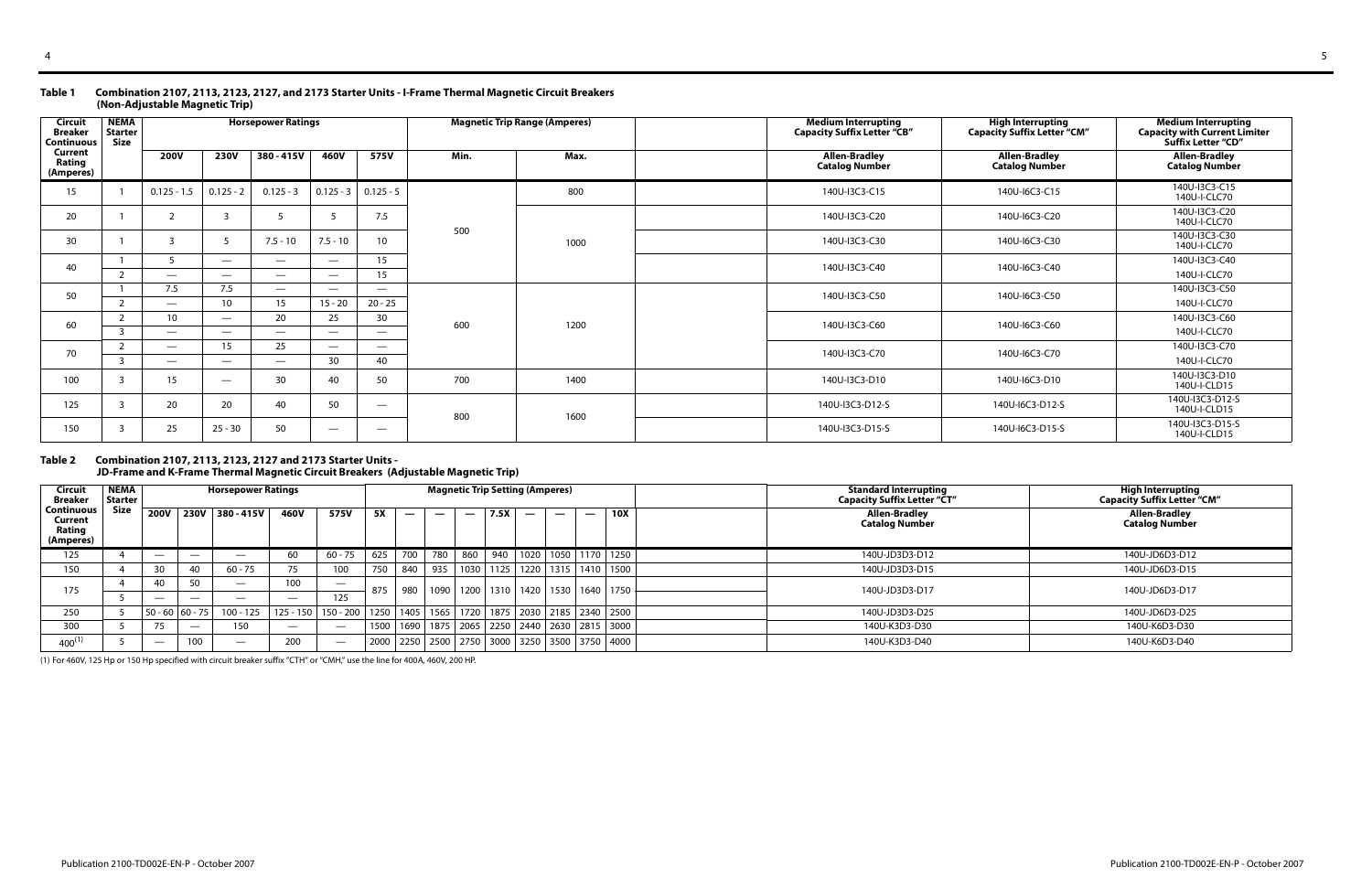#### **Table 3 Combination 2113 and 2173 Starter Units - LD, HLD Solid-State Circuit Breakers (Adjustable Electronic Trip)**

| <b>Circuit</b><br><b>Breaker</b>             | <b>NEMA</b><br><b>Starter</b> |                         |             | <b>Horsepower Ratings</b> |             |             |      |      |      | <b>Electronic Trip Setting (Amperes)</b> |      |           |      |                                               | <b>Standard Interrupting</b><br><b>Capacity Suffix Letter "CT"</b> | High Interrupting<br><b>Capacity Suffix Letter "CM"</b> |                                        |
|----------------------------------------------|-------------------------------|-------------------------|-------------|---------------------------|-------------|-------------|------|------|------|------------------------------------------|------|-----------|------|-----------------------------------------------|--------------------------------------------------------------------|---------------------------------------------------------|----------------------------------------|
| Continuous<br>Current<br>Rating<br>(Amperes) | <b>Size</b>                   | <b>200V</b>             | <b>230V</b> | 380 - 415V                | 460V        | 575V        | 2X   | 3X   | 4Х   |                                          | 6Х   | <b>7X</b> | 8X   | <b>Cutler-Hammer</b><br><b>Catalog Number</b> | Allen-Bradley<br><b>Catalog Number</b>                             | Cutler-Hammer<br><b>Catalog Number</b>                  | Allen-Bradlev<br><b>Catalog Number</b> |
| 500                                          |                               | 100                     |             | 200                       |             | $250 - 300$ | 1000 | 1500 | 2000 | 2500                                     | 3000 | 3500      | 4000 | LDB3600FT33W<br>6LES500T                      | 25103-406-01<br>25107-447-04                                       | HLDB3600FT33W<br>6LES500                                | 25103-406-02<br>25107-447-04           |
| 600                                          |                               | $125 - 150$   125 - 150 |             | $250 - 300$               | $250 - 350$ | $350 - 400$ | 1200 | 1800 | 2400 | 3000                                     | 3600 | 4200      | 4800 | LDB3600FT33W<br>6LES600T                      | 25103-406-01<br>25107-447-05                                       | HLDB3600FT33W<br>6LES600                                | 24103-406-02<br>25107-447-05           |

**Table 4 Combination 2113 and 2173 Starter Units - MDL, HMDL Solid-State Circuit Breakers (Adjustable Electronic Trip)** 

#### **Table 5 Combination 2155G SMC Dialog Plus Soft Starter Units - I-Frame, Thermal Magnetic Circuit Breakers (Non-Adjustable Magnetic Trip)**

| Circui.<br><b>Breaker</b>                    | <b>NEMA</b><br><b>Starter</b> |             |             | <b>Horsepower Ratings</b> |      |      |      |      |      | <b>Electronic Trip Setting (Amperes)</b> |      |           |      |                                               | <b>Standard Interrupting</b><br><b>Capacity Suffix Letter "CT"</b> | <b>High Interrupting</b><br><b>Capacity Suffix Letter "CM"</b> |                                        |
|----------------------------------------------|-------------------------------|-------------|-------------|---------------------------|------|------|------|------|------|------------------------------------------|------|-----------|------|-----------------------------------------------|--------------------------------------------------------------------|----------------------------------------------------------------|----------------------------------------|
| Continuous<br>Current<br>Rating<br>(Amperes) | <b>Size</b>                   | <b>200V</b> | <b>230V</b> | 380 - 415V                | 460V | 575V | 2X   | ЗΧ   | 4Х   | 5X                                       | 6X   | <b>7X</b> | 8X   | <b>Cutler-Hammer</b><br><b>Catalog Number</b> | Allen-Bradley<br><b>Catalog Number</b>                             | <b>Cutler-Hammer</b><br><b>Catalog Number</b>                  | Allen-Bradley<br><b>Catalog Number</b> |
| 800                                          |                               |             |             | $\overline{\phantom{a}}$  |      |      | 1600 | 2400 | 3200 | 4000                                     | 4800 | 5600      | 6400 | MDLB3800T33W<br>8MES800T                      | 25103-462-01<br>25107-456-05                                       | HMDLB3800T33W<br>8MES800T                                      | 25103-462-02<br>25107-456-05           |

| <b>Circuit</b><br><b>Breaker</b><br><b>Continuous</b><br><b>Current</b><br>Rating | Unit<br>Output<br>Rating<br>(Amperes) |                          |                          | <b>Nominal Horsepower Rating</b><br>(Nominal Kilowatt Rating)<br>output ampere rating.) |                          | (The horsepower and kW ratings shown are nominal. The limiting factor<br>in the application and use of the SMC Dialog Plus Soft Starter Unit is the |      | <b>Magnetic Trip Range</b><br>(Amperes) | <b>Medium Interrupting</b><br><b>Capacity Suffix Letter "CB"</b> | <b>High Interrupting</b><br><b>Capacity Suffix Letter "CM"</b> |
|-----------------------------------------------------------------------------------|---------------------------------------|--------------------------|--------------------------|-----------------------------------------------------------------------------------------|--------------------------|-----------------------------------------------------------------------------------------------------------------------------------------------------|------|-----------------------------------------|------------------------------------------------------------------|----------------------------------------------------------------|
| (Amperes)                                                                         |                                       | <b>220V</b>              | <b>230V</b>              | 380 - 415V                                                                              | 460V                     | 575V                                                                                                                                                | Min. | Max.                                    | <b>Allen-Bradley Catalog Number</b>                              | <b>Allen-Bradley Catalog Number</b>                            |
| 15                                                                                | 24                                    | $(0.75 - 1.5)$           | $1 - 2$                  | $(0.75 - 2.2)$                                                                          | $1 - 3$                  | 1 - 5                                                                                                                                               |      | 800                                     | 140U-I3C3-C15                                                    | 140U-I6C3-C15                                                  |
| 20                                                                                | 24                                    | (2.2)                    | ്                        | (3.7)                                                                                   |                          | 7.5                                                                                                                                                 | 500  |                                         | 140U-I3C3-C20                                                    | 140U-I6C3-C20                                                  |
| 30                                                                                | 24                                    | (3.7)                    |                          | $(5.5 - 7.5)$                                                                           | $7.5 - 10$               | 10 <sup>°</sup>                                                                                                                                     |      | 1000                                    | 140U-I3C3-C30                                                    | 140U-I6C3-C30                                                  |
| 40                                                                                | 24                                    |                          | $\overline{\phantom{m}}$ | $\hspace{0.05cm}$                                                                       | $\overline{\phantom{0}}$ | 15                                                                                                                                                  |      |                                         | 140U-I3C3-C40                                                    | 140U-I6C3-C40                                                  |
| 50                                                                                | 24                                    | (5.5)                    | 7.5                      | (11)                                                                                    | 15                       | 20                                                                                                                                                  |      |                                         | 140U-I3C3-C50                                                    | 140U-I6C3-C50                                                  |
|                                                                                   | 35                                    | $\overline{\phantom{0}}$ | 10 <sup>°</sup>          | $\overline{\phantom{m}}$                                                                | 20                       | 25                                                                                                                                                  | 600  | 1200                                    |                                                                  |                                                                |
| 60                                                                                | 35                                    | (7.5)                    | $\overline{\phantom{a}}$ | (15)                                                                                    | 25                       | 30                                                                                                                                                  |      |                                         | 140U-I3C3-C60                                                    | 140U-I6C3-C60                                                  |
| 70                                                                                | 54                                    | (11)                     | 15                       | $(18.5 - 22)$                                                                           | 30                       | 40                                                                                                                                                  |      |                                         | 140U-I3C3-C70                                                    | 140U-I6C3-C70                                                  |
| 100                                                                               | 54                                    | (15)                     | $\overline{\phantom{a}}$ | $\overline{\phantom{m}}$                                                                | 40                       | 50                                                                                                                                                  | 700  | 1400                                    | 140U-I3C3-D10                                                    | 140U-I6C3-D10                                                  |
| 125                                                                               | 54                                    | $\overline{\phantom{0}}$ | 20                       | $\overline{\phantom{a}}$                                                                |                          |                                                                                                                                                     |      |                                         | 140U-I3C3-D12-S                                                  | 140U-I6C3-D12-S                                                |
|                                                                                   | 97                                    | (18.5)                   | $\overline{\phantom{a}}$ | (30)                                                                                    | 50                       |                                                                                                                                                     | 800  | 1600                                    |                                                                  |                                                                |
| 150                                                                               | 97                                    | (22)                     | $25 - 30$                | (37)                                                                                    | $\overline{\phantom{a}}$ |                                                                                                                                                     |      |                                         | 140U-I3C3-D15-S                                                  | 140U-I6C3-D15-S                                                |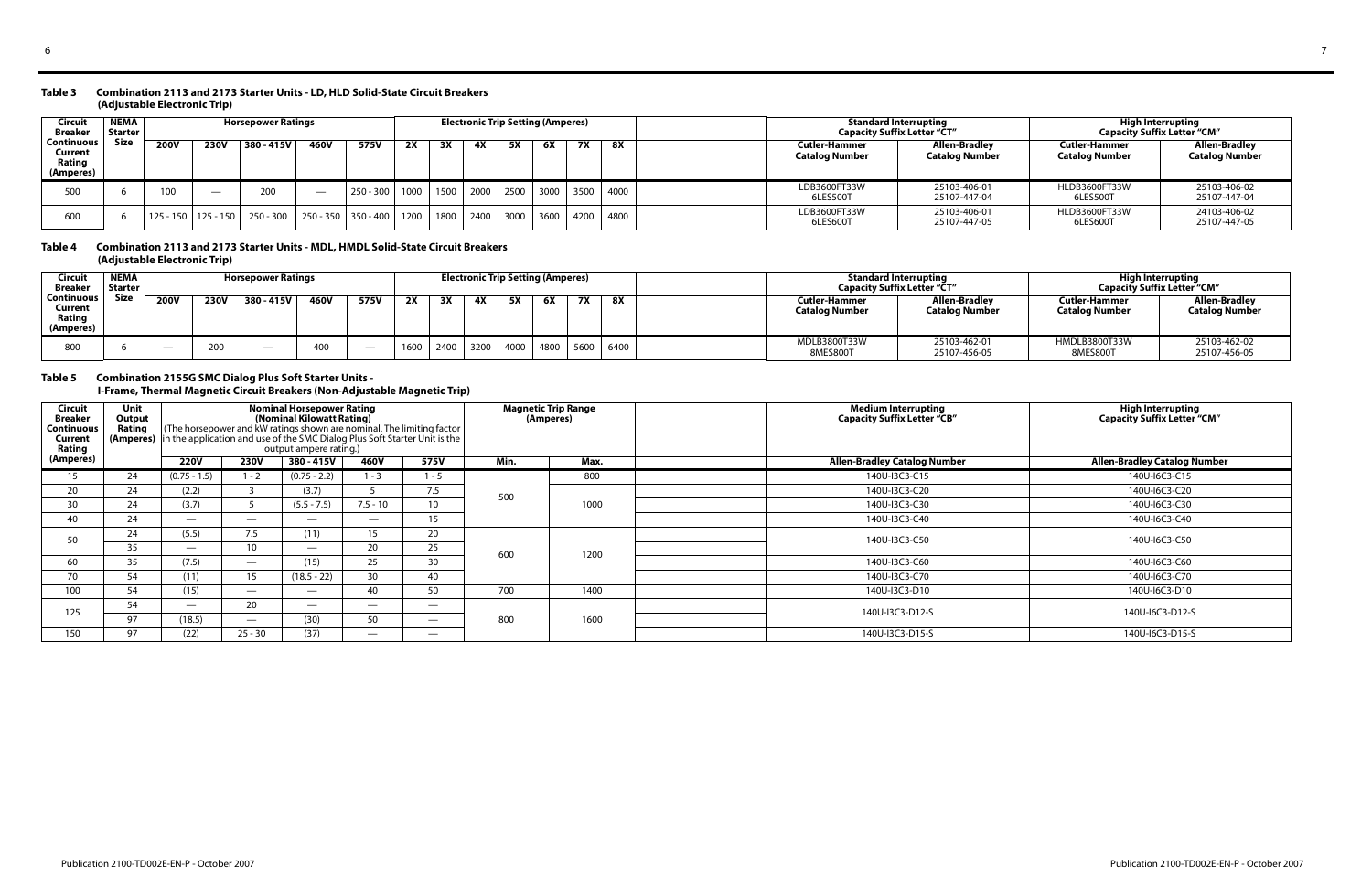#### **Table 6 Combination 2155G SMC Dialog Plus Soft Starter Units - JD-Frame, K-Frame Thermal Magnetic Circuit Breakers (Adjustable Magnetic Trip)**

#### **Table 7 Combination 2155G SMC Dialog Plus Soft Starter Units - LD, HLD Solid-State Circuit Breakers (Adjustable Electronic Trip)**

| Circuit<br><b>Breaker</b><br><b>Continuous</b><br>Current<br>Rating<br>(Amperes) | Unit<br>Output<br>Rating |                          |                          | <b>Nominal Horsepower Rating</b><br>(Nominal Kilowatt Rating)<br>(The horsepower and kW ratings shown are nominal.<br>(Amperes) The limiting factor in the application of the SMC Dialog<br>Plus soft start unit is the output ampere rating.)<br>220 - 230V 230V 380 - 415V 460V |                          |                          |     |                          |                          | <b>Magnetic Trip Setting</b> | (Amperes) |                          |                          |                          |                                                              | <b>Standard Interrupting</b><br><b>Capacity Suffix Letter "CT"</b> | High Interrupting<br><b>Capacity Suffix Letter "CM"</b> |
|----------------------------------------------------------------------------------|--------------------------|--------------------------|--------------------------|-----------------------------------------------------------------------------------------------------------------------------------------------------------------------------------------------------------------------------------------------------------------------------------|--------------------------|--------------------------|-----|--------------------------|--------------------------|------------------------------|-----------|--------------------------|--------------------------|--------------------------|--------------------------------------------------------------|--------------------------------------------------------------------|---------------------------------------------------------|
|                                                                                  |                          |                          |                          |                                                                                                                                                                                                                                                                                   |                          | 575V                     | 5X  | $\overline{\phantom{a}}$ | $\overline{\phantom{a}}$ | $\hspace{0.05cm}$            | 7.5X      | $\overline{\phantom{a}}$ | $\overline{\phantom{m}}$ | $\overline{\phantom{a}}$ | <b>10X</b>                                                   | <b>Allen-Bradley Catalog Number</b>                                | <b>Allen-Bradley Catalog Number</b>                     |
| 125                                                                              | 97                       |                          |                          | $\overline{\phantom{0}}$                                                                                                                                                                                                                                                          | 60                       | $60 - 75$                | 625 | 700                      |                          |                              |           |                          |                          |                          | 780   860   940   1020   1050   1170   1250                  | 140U-JD3D3-D12                                                     | 140U-JD6D3-D12                                          |
| 150                                                                              | 97                       |                          | $\overline{\phantom{m}}$ | (45)                                                                                                                                                                                                                                                                              |                          | $\overline{\phantom{m}}$ | 750 | 840                      |                          |                              |           |                          |                          |                          | 935   1030   1125   1220   1315   1410   1500                | 140U-JD3D3-D15                                                     | 140U-JD6D3-D15                                          |
|                                                                                  | 135                      |                          | 40                       |                                                                                                                                                                                                                                                                                   |                          | 100                      | 750 |                          |                          |                              |           |                          |                          |                          | 840   935   1030   1125   1220   1315   1410   1500          |                                                                    |                                                         |
| 175                                                                              | 135                      | $\overline{\phantom{a}}$ |                          | $\overline{\phantom{0}}$                                                                                                                                                                                                                                                          | 100                      | 125                      | 875 |                          |                          |                              |           |                          |                          |                          | 980   1090   1200   1310   1420   1530   1640   1750         | 140U-JD3D3-D17                                                     | 140U-JD6D3-D17                                          |
| 250                                                                              | 135                      | $(30-37)$                |                          | (55)                                                                                                                                                                                                                                                                              | $\overline{\phantom{a}}$ | $\overline{\phantom{a}}$ |     |                          |                          |                              |           |                          |                          |                          | 1250   1405   1565   1720   1875   2030   2185   2340   2500 | 140U-JD3D3-D25                                                     | 140U-JD6D3-D25                                          |
|                                                                                  | 180                      |                          | 60                       | (75)                                                                                                                                                                                                                                                                              | $125 - 150$              | 150                      |     |                          |                          |                              |           |                          |                          |                          | 1250   1405   1565   1720   1875   2030   2185   2340   2500 |                                                                    |                                                         |
| 300                                                                              | 180                      | (45)                     |                          | (90)                                                                                                                                                                                                                                                                              | $\overline{\phantom{a}}$ | $\overline{\phantom{a}}$ |     |                          |                          |                              |           |                          |                          |                          | 1500   1690   1875   2065   2250   2440   2630   2815   3000 | 140U-K3D3-D30                                                      | 140U-K6D3-D30                                           |
|                                                                                  | 240                      | $\overline{\phantom{a}}$ | 75                       |                                                                                                                                                                                                                                                                                   | $\overline{\phantom{a}}$ | 200                      |     |                          |                          |                              |           |                          |                          |                          | 1500   1690   1875   2065   2250   2440   2630   2815   3000 |                                                                    |                                                         |
| 400                                                                              | 240                      | (55)                     |                          | (110)                                                                                                                                                                                                                                                                             | 200                      | 250                      |     |                          |                          |                              |           |                          |                          |                          | 2000   2250   2500   2750   3000   3250   3500   3750   4000 | 140U-K3D3-D40                                                      | 140U-K6D3-D40                                           |
| 400                                                                              | 240                      | $(75)^{(1)}$             |                          |                                                                                                                                                                                                                                                                                   |                          |                          |     |                          | $\overline{\phantom{a}}$ |                              |           |                          | _                        |                          |                                                              |                                                                    | —                                                       |

(1) Thermal-Magnetic trip breakers are not available for this rating. Refer to publication 2100-TD001x-EN-P for instantaneous trip motor circuit protectors.

| <b>Circuit</b><br><b>Breaker</b><br><b>Continuous</b><br>Current<br>Rating | Unit<br>Output<br>Rating<br>(Amperes) |                          |             | <b>Nominal Horsepower Rating</b><br>(Nominal Kilowatt Rating)<br>(The horsepower and kW ratings shown are nominal. The<br>  limiting factor in the application and use of the SMC Dialog<br>Plus soft starter unit is the output ampere rating.) |                          |           |    |    |    |    | <b>Electronic Trip Setting (Amperes)</b> |           |                                                |                                               | <b>Standard Interrupting</b><br><b>Capacity Suffix Letter "CT"</b> | Medium Interrupting<br><b>Capacity Suffix Letter "CM"</b> |                                        |
|----------------------------------------------------------------------------|---------------------------------------|--------------------------|-------------|--------------------------------------------------------------------------------------------------------------------------------------------------------------------------------------------------------------------------------------------------|--------------------------|-----------|----|----|----|----|------------------------------------------|-----------|------------------------------------------------|-----------------------------------------------|--------------------------------------------------------------------|-----------------------------------------------------------|----------------------------------------|
| (Amperes)                                                                  |                                       | $220 -$<br><b>230V</b>   | <b>230V</b> | 380 - 415V                                                                                                                                                                                                                                       | 460V                     | 575V      | 2X | 3X | 4Х | 5X | 6X                                       | <b>7X</b> | 8X                                             | <b>Cutler-Hammer</b><br><b>Catalog Number</b> | Allen-Bradley<br><b>Catalog Number</b>                             | Cutler-Hammer<br>Catalog Number                           | Allen-Bradley<br><b>Catalog Number</b> |
| 500                                                                        | 360                                   | (90)                     | 100         | $(132 - 160)$                                                                                                                                                                                                                                    | $\overline{\phantom{m}}$ | 300       |    |    |    |    |                                          |           | 1000   1500   2000   2500   3000   3500   4000 | LDB3600FT33W<br>6LES500T                      | 25103-406-01<br>25107-447-04                                       | HLDB3600FT33W<br>6LES500T                                 | 25103-406-02<br>25107-447-04           |
| 600                                                                        | 360                                   | (110)                    | 125 - 150   | (185)                                                                                                                                                                                                                                            | 250 - 300                | 350       |    |    |    |    |                                          |           | 1200   1800   2400   3000   3600   4200   4800 | LDB3600FT33W                                  | 25103-406-01                                                       | HLDB3600FT33W                                             | 25103-406-02                           |
| 600                                                                        | 500                                   | $\overline{\phantom{a}}$ |             | (200)                                                                                                                                                                                                                                            | 350                      | 400 - 450 |    |    |    |    |                                          |           |                                                | 6LES600T                                      | 25107-447-05                                                       | 6LES600T                                                  | 25107-447-05                           |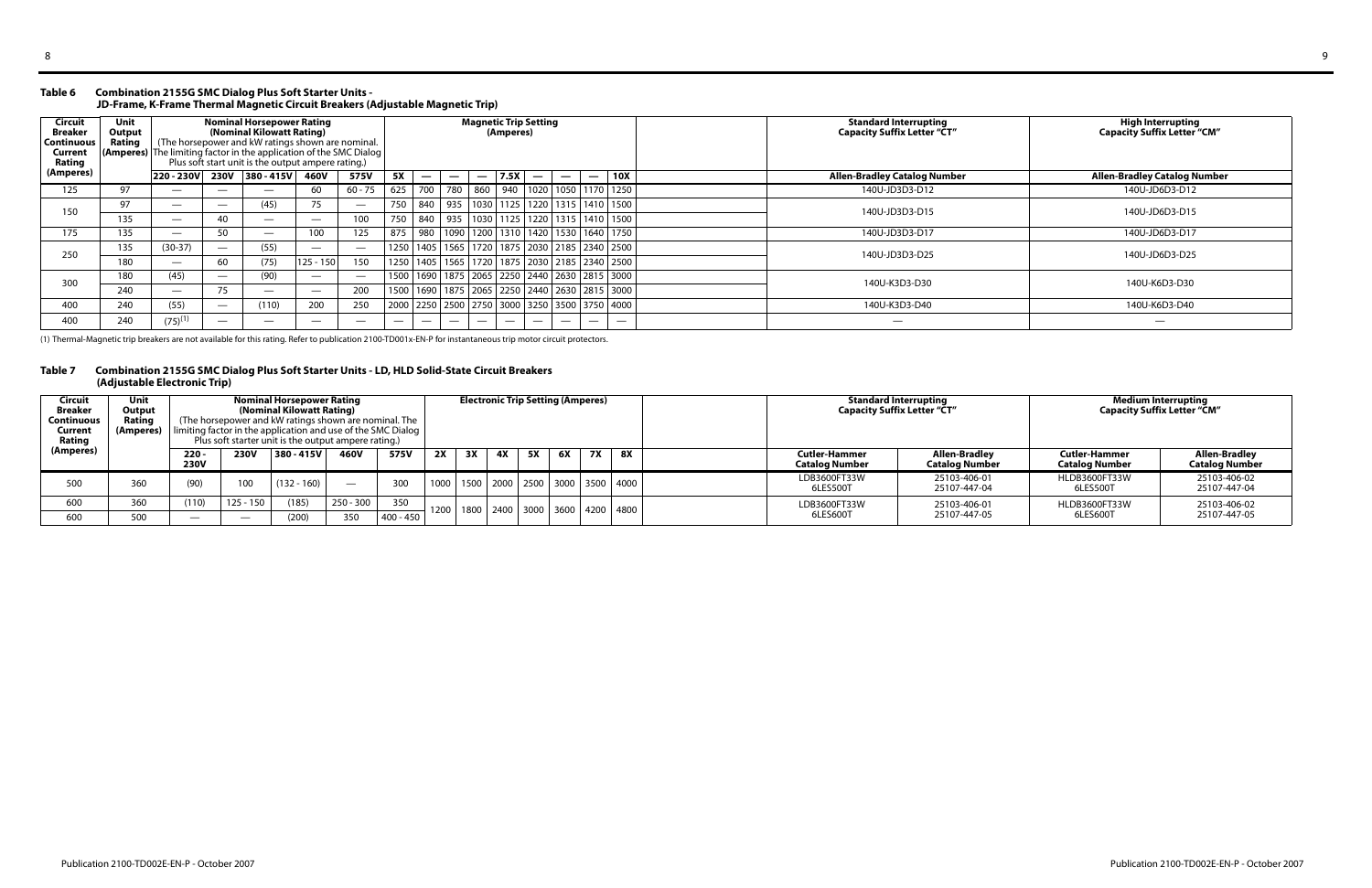#### **Table 8 Combination 2155G SMC Soft Starter Units - MDL, HMDL Solid-State Circuit Breakers (Adjustable Electronic Trip)**

#### **Table 9 Combination 2155H SMC-3 Soft Starter Units - I-Frame Thermal Magnetic Circuit Breakers (Non-Adjustable Magnetic Trip)**

#### **Table 10 Combination 2155H SMC-3 Soft Starter Units - JD-Frame Thermal Magnetic Circuit Breakers (Adjustable Magnetic Trip)**

| Circuit<br><b>Breaker</b><br><b>Continuous</b><br>Current<br>Rating | Unit<br>Output<br>Rating |               |                 | Nominal Horsepower Rating<br>(Nominal Kilowatt Rating)<br>(The horsepower and kW ratings shown are nominal. The<br><b>(Amperes)</b> $\vert$ limiting factor in the application and use of the SMC Dialog $\vert$<br>Plus soft starter unit is the output ampere rating.) |      |     |                                                |    |    | <b>Magnetic Trip Setting (Amperes)</b> |           |    |                                        |                                 | <b>Standard Interrupting</b><br><b>Capacity Suffix Letter "CT"</b> | Medium Interrupting<br><b>Capacity Suffix Letter "CM"</b> |                              |
|---------------------------------------------------------------------|--------------------------|---------------|-----------------|--------------------------------------------------------------------------------------------------------------------------------------------------------------------------------------------------------------------------------------------------------------------------|------|-----|------------------------------------------------|----|----|----------------------------------------|-----------|----|----------------------------------------|---------------------------------|--------------------------------------------------------------------|-----------------------------------------------------------|------------------------------|
| (Amperes)                                                           |                          | 220 - 230V    | <b>230V</b>     | 380 - 415V                                                                                                                                                                                                                                                               | 575V | 2X  | 3X                                             | 4Х | 5X | 6X                                     | <b>7X</b> | 8X | <b>Cutler-Hammer</b><br>Catalog Number | Allen-Bradley<br>Catalog Number | <b>Cutler-Hammer</b><br>Catalog Number                             | <b>Allen-Bradley</b><br><b>Catalog Number</b>             |                              |
| 800                                                                 |                          | $(132 - 150)$ | 20 <sub>C</sub> | $(220 - 250)$                                                                                                                                                                                                                                                            | 400  | 500 | 1600   2400   3600   4000   4800   5600   6400 |    |    |                                        |           |    |                                        | MDLB3800T33W<br>8MES800T        | 25103-462-01<br>25107-456-05                                       | HMDLB3800T33W<br>8MES800T                                 | 25103-462-02<br>25107-456-05 |

| <b>Circuit</b><br><b>Breaker</b><br>Continuous<br><b>Current</b> | Unit<br>Output<br>Rating<br>(Amperes) | (The horsepower and kW ratings shown are nominal. The limiting factor in the<br>application and use of the SMC-3 soft starter unit is the output ampere rating.) |                          | <b>Horsepower Ratings</b><br>(Nominal Kilowatt Rating) |                          |                               |      | <b>Magnetic Trip Range</b><br>(Amperes) | <b>Medium Interrupting</b><br><b>Capacity Suffix Letter "CB"</b> | High Interrupting<br>Capacity Suffix Letter "CM" |
|------------------------------------------------------------------|---------------------------------------|------------------------------------------------------------------------------------------------------------------------------------------------------------------|--------------------------|--------------------------------------------------------|--------------------------|-------------------------------|------|-----------------------------------------|------------------------------------------------------------------|--------------------------------------------------|
| Rating<br>(Amperes)                                              |                                       | 220 - 230V                                                                                                                                                       | <b>230V</b>              | 380 - 415V                                             | 460V                     | 575V                          | Min. | Max.                                    | <b>Allen-Bradley</b><br><b>Catalog Number</b>                    | <b>Allen-Bradley</b><br><b>Catalog Number</b>    |
| 15                                                               |                                       | $(0.25 - 0.55)$                                                                                                                                                  | 0.5                      | $(0.37 - 1.1)$                                         | $0.5 - 1.5$              | $0.75 - 2$                    |      | 800                                     | 140U-I3C3-C15                                                    | 140U-I6C3-C15                                    |
| 15                                                               | <b>q</b>                              | $(0.75 - 1.5)$                                                                                                                                                   | $0.75 - 2$               | $(1.5 - 2.2)$                                          | $2 - 3$                  | $3 - 5$                       |      |                                         | 140U-I3C3-C15                                                    | 140U-I6C3-C15                                    |
| 20                                                               | Q                                     | (2.2)                                                                                                                                                            | $\overline{\phantom{a}}$ | (3.7)                                                  | $\mathcal{L}$            | 7.5                           | 500  |                                         | 140U-I3C3-C20                                                    | 140U-I6C3-C20                                    |
| 20                                                               | 19                                    | $\overline{\phantom{a}}$                                                                                                                                         |                          | $\overline{\phantom{m}}$                               | $\overline{\phantom{a}}$ | $\overline{\phantom{0}}$      |      | 1000                                    | 140U-I3C3-C20                                                    | 140U-I6C3-C20                                    |
| 30                                                               | 19                                    | (3.7)                                                                                                                                                            |                          | $(5.5 - 7.5)$                                          | $7.5 - 10$               | 10 <sup>°</sup>               |      |                                         | 140U-I3C3-C30                                                    | 140U-I6C3-C30                                    |
| 40                                                               | 19                                    | $\overline{\phantom{a}}$                                                                                                                                         | $\overline{\phantom{a}}$ | $\overline{\phantom{0}}$                               | $\overline{\phantom{m}}$ | 15                            |      |                                         | 140U-I3C3-C40                                                    | 140U-I6C3-C40                                    |
| 50                                                               | 25                                    | (5.5)                                                                                                                                                            | 7.5                      | (11)                                                   | 15 <sup>1</sup>          | 20                            |      |                                         | 140U-I3C3-C50                                                    | 140U-I6C3-C50                                    |
| 50                                                               | 30                                    | $\overline{\phantom{a}}$                                                                                                                                         | 10 <sup>°</sup>          | $\overline{\phantom{0}}$                               | 20                       | 25                            |      |                                         | 140U-I3C3-C50                                                    | 140U-I6C3-C50                                    |
| 60                                                               | 30                                    | (7.5)                                                                                                                                                            | $\overline{\phantom{a}}$ | (15)                                                   | $\overline{\phantom{a}}$ | $\overline{\phantom{a}}$      | 600  | 1200                                    | 140U-I3C3-C60                                                    | 140U-I6C3-C60                                    |
| 60                                                               | 37                                    | $\overline{\phantom{a}}$                                                                                                                                         | $\overline{\phantom{a}}$ | $\overline{\phantom{0}}$                               | 25                       | 30                            |      |                                         | 140U-I3C3-C60                                                    | 140U-I6C3-C60                                    |
| 70                                                               | 37                                    | $\overline{\phantom{m}}$                                                                                                                                         | $\overline{\phantom{a}}$ | (18.5)                                                 | $\overline{\phantom{a}}$ |                               |      |                                         | 140U-I3C3-C70                                                    | 140U-I6C3-C70                                    |
| 70                                                               | 43                                    | (11)                                                                                                                                                             | 15                       | (22)                                                   | 30 <sup>°</sup>          | 40                            | 600  | 1200                                    | 140U-I3C3-C70                                                    | 140U-I6C3-C70                                    |
| 100                                                              | 60                                    | (15)                                                                                                                                                             | $\overline{\phantom{m}}$ | $\overline{\phantom{0}}$                               | 40                       | 50                            | 700  | 1400                                    | 140U-I3C3-D10                                                    | 140U-I6C3-D10                                    |
| 125                                                              | 60                                    | $\overline{\phantom{a}}$                                                                                                                                         | 20                       | (30)                                                   | $\overline{\phantom{0}}$ | $\overbrace{\phantom{aaaaa}}$ | 800  | 1600                                    | 140U-I3C3-D12-S                                                  | 140U-I6C3-D12-S                                  |
| 125                                                              | 85                                    | (18.5)                                                                                                                                                           | $\overline{\phantom{a}}$ | $\overline{\phantom{0}}$                               | 50                       |                               | 800  | 1600                                    | 140U-I3C3-D12-S                                                  | 140U-I6C3-D12-S                                  |
| 150                                                              | 85                                    | (22)                                                                                                                                                             | $25 - 30$                | (37)                                                   | $\overline{\phantom{0}}$ |                               | 800  | 1600                                    | 140U-I3C3-D15-S                                                  | 140U-I6C3-D15-S                                  |

| Circuit<br><b>Breaker</b><br><b>Continuous</b><br>Current<br>Rating<br>(Amperes) | Unit<br>Output<br>Rating<br>(Amperes) |                                 |    | <b>Nominal Horsepower Rating</b><br>(Nominal Kilowatt Rating)<br>(The horsepower and kW ratings shown here are  <br>nominal. The limiting factor in the application<br>and use of the SMC-3 soft starter unit is the<br>output ampere rating.) |                          |                          |      |     |     |                          | <b>Magnetic Trip Setting</b><br>(Amperes) |      |                          |                                                       | <b>Standard Interrupting</b><br><b>Capacity Suffix Letter "CT"</b> | <b>High Interrupting</b><br><b>Capacity Suffix Letter "CM"</b> |
|----------------------------------------------------------------------------------|---------------------------------------|---------------------------------|----|------------------------------------------------------------------------------------------------------------------------------------------------------------------------------------------------------------------------------------------------|--------------------------|--------------------------|------|-----|-----|--------------------------|-------------------------------------------|------|--------------------------|-------------------------------------------------------|--------------------------------------------------------------------|----------------------------------------------------------------|
|                                                                                  |                                       |                                 |    | $ 220 - 230V $ 240V 380 - 415V 460V 575V                                                                                                                                                                                                       |                          |                          | 5X   |     |     | $\overline{\phantom{a}}$ | 7.5X                                      |      | $\overline{\phantom{0}}$ | 10X                                                   | <b>Allen-Bradley Catalog Number</b>                                | <b>Allen-Bradley Catalog Number</b>                            |
| 125                                                                              | 85                                    |                                 |    |                                                                                                                                                                                                                                                | 60                       | $60 - 75$                | 625  | 700 | 780 | 860                      | 940                                       | 1020 |                          | 1050   1170   1250                                    | 140U-JD3D3-D12                                                     | 140U-JD6D3-D12                                                 |
| 150                                                                              | 85                                    | $\overbrace{\phantom{1232211}}$ |    | (45)                                                                                                                                                                                                                                           | $\overline{\phantom{a}}$ | $\overline{\phantom{a}}$ | 750  | 840 | 935 |                          |                                           |      |                          | │ 1030   1125   1220   1315   1410   1500             | 140U-JD3D3-D15                                                     | 140U-JD6D3-D15                                                 |
|                                                                                  | 108                                   |                                 |    |                                                                                                                                                                                                                                                | 75                       | 100                      | 750  | 840 | 935 | 1030                     |                                           |      |                          | 1125   1220   1315   1410   1500                      | 140U-JD3D3-D15                                                     | 140U-JD6D3-D15                                                 |
| 175                                                                              | 135                                   | $\overbrace{\phantom{1232211}}$ | 50 | $\overbrace{\phantom{1232211}}$                                                                                                                                                                                                                | 100                      | 125                      | 875  | 980 |     | 1090 1200                |                                           |      |                          | 1310   1420   1530   1640   1750                      | 140U-JD3D3-D17                                                     | 140U-JD6D3-D17                                                 |
| 250                                                                              | 108                                   | (30)                            |    | (55)                                                                                                                                                                                                                                           | $\overline{\phantom{a}}$ | $\overline{\phantom{m}}$ | 1250 |     |     |                          |                                           |      |                          | 1405   1565   1720   1875   2030   2185   2340   2500 | 140U-JD3D3-D25                                                     | 140U-JD6D3-D25                                                 |
|                                                                                  | 135                                   | (37)                            |    | _                                                                                                                                                                                                                                              |                          | $\overline{\phantom{m}}$ | 1250 |     |     |                          |                                           |      |                          | 1405   1565   1720   1875   2030   2185   2340   2500 | 140U-JD3D3-D25                                                     | 140U-JD6D3-D25                                                 |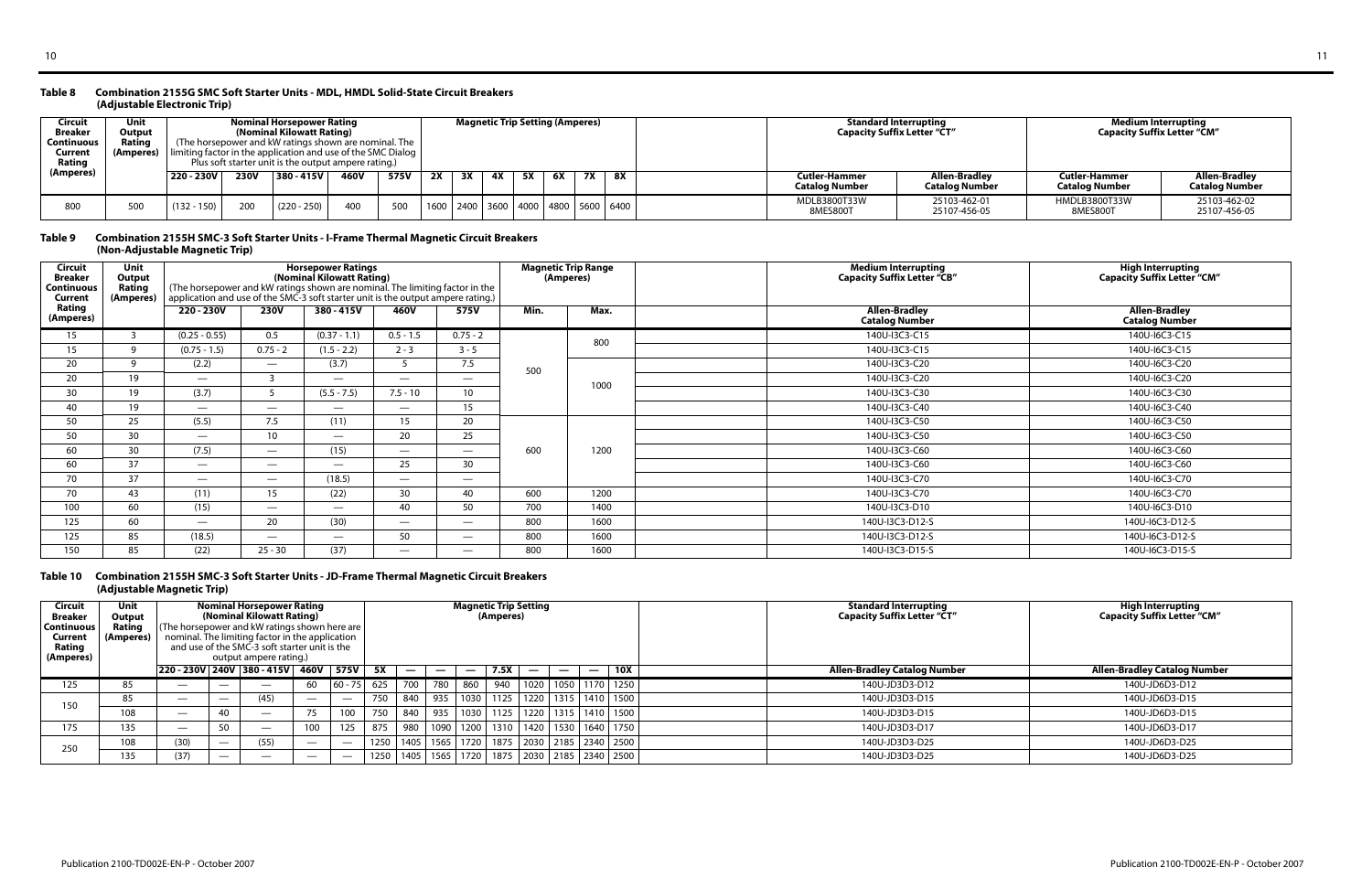#### **Table 11 Combination 2155J SMC-Flex Soft Starter Units - I-Frame, Thermal Magnetic Circuit Breakers (Non-Adjustable Magnetic Trip)**

#### **Table 12 Combination 2155J SMC-Flex Soft Starter Units - JD-Frame and K-Frame Thermal Magnetic Circuit Breakers (Adjustable Magnetic Trip)**

#### **Table 13 Combination 2155J SMC-Flex Soft Starter Units - LD, HLD Solid-State Circuit Breakers (Adjustable Electronic Trip)**

| <b>Circuit</b><br><b>Breaker</b><br><b>Continuous</b><br>Current<br><b>Rating</b> | <b>Unit</b><br>Output<br>Rating<br>(Amperes) | (The horsepower and kW ratings shown are nominal. The limiting factor in the |                          | <b>Horsepower Ratings</b><br>(Nominal Kilowatt Rating)<br>application and use of the SMC-Flex soft starter unit is the output ampere<br>rating.) |                          |                 |      | <b>Magnetic Trip Range</b><br>(Amperes) | <b>Medium Interrupting</b><br><b>Capacity Suffix Letter "CB"</b> | <b>High Interrupting</b><br><b>Capacity Suffix Letter "CM"</b> |
|-----------------------------------------------------------------------------------|----------------------------------------------|------------------------------------------------------------------------------|--------------------------|--------------------------------------------------------------------------------------------------------------------------------------------------|--------------------------|-----------------|------|-----------------------------------------|------------------------------------------------------------------|----------------------------------------------------------------|
| (Amperes)                                                                         |                                              | 220 - 230V                                                                   | <b>230V</b>              | 380 - 415V                                                                                                                                       | 460V                     | 575V            | Min. | Max.                                    | <b>Allen-Bradley Catalog Number</b>                              | <b>Allen-Bradley Catalog Number</b>                            |
| 15                                                                                |                                              | $(0.25 - 1.1)$                                                               | $0.5 - 1$                | $(0.37 - 2.2)$                                                                                                                                   | $0.5 - 3$                | $0.75 - 3$      |      | 800                                     | 140U-I3C3-C15                                                    | 140U-I6C3-C15                                                  |
|                                                                                   | 25                                           | (1.5)                                                                        | $1.5 - 2$                | $\overline{\phantom{a}}$                                                                                                                         | $\overline{\phantom{0}}$ |                 |      |                                         | 140U-I3C3-C15                                                    | 140U-I6C3-C15                                                  |
| 20                                                                                | 25                                           | (2.2)                                                                        |                          | (3.7)                                                                                                                                            |                          | 7.5             | 500  |                                         | 140U-I3C3-C20                                                    | 140U-I6C3-C20                                                  |
| 30                                                                                | 25                                           | (3.7)                                                                        |                          | $(5.5 - 7.5)$                                                                                                                                    | $7.5 - 10$               | 10 <sup>°</sup> |      | 1000                                    | 140U-I3C3-C30                                                    | 140U-I6C3-C30                                                  |
| 40                                                                                | 25                                           | $\overline{\phantom{0}}$                                                     | $\overline{\phantom{0}}$ |                                                                                                                                                  | $\overline{\phantom{0}}$ | 15              |      |                                         | 140U-I3C3-C40                                                    | 140U-I6C3-C40                                                  |
| 50                                                                                | 25                                           | (5.5)                                                                        | 7.5                      | (11)                                                                                                                                             | 15                       | 20              |      |                                         | 140U-I3C3-C50                                                    | 140U-I6C3-C50                                                  |
|                                                                                   | 43                                           | $\overline{\phantom{0}}$                                                     | 10                       | $\overline{\phantom{a}}$                                                                                                                         | 20                       | 25              | 600  | 1200                                    | 140U-I3C3-C50                                                    | 140U-I6C3-C50                                                  |
| 60                                                                                | 43                                           | (7.5)                                                                        | $\overline{\phantom{a}}$ | (15)                                                                                                                                             | 25                       | 30              |      |                                         | 140U-I3C3-C60                                                    | 146U-I6C3-C60                                                  |
| 70                                                                                | 43                                           | (11)                                                                         | 15 <sub>1</sub>          | $(18.5 - 22)$                                                                                                                                    | 30 <sub>o</sub>          | 40              |      |                                         | 140U-I3C3-C70                                                    | 140U-I6C3-C70                                                  |
| 100                                                                               | 60                                           | (15)                                                                         | $\overline{\phantom{0}}$ | $\overline{\phantom{m}}$                                                                                                                         | 40                       | 50              | 700  | 1400                                    | 140U-I3C3-D10                                                    | 140U-I6C3-D10                                                  |
| 125                                                                               | 60                                           | $\overline{\phantom{0}}$                                                     | 20                       | (30)                                                                                                                                             | $\overline{\phantom{a}}$ |                 |      |                                         | 140U-I3C3-D12-S                                                  | 140U-I6C3-D12-S                                                |
|                                                                                   | 85                                           | (18.5)                                                                       |                          | $\overline{\phantom{m}}$                                                                                                                         | 50                       | 60              | 800  | 1600                                    | 140U-I3C3-D12-S                                                  | 140U-I6C3-D12-S                                                |
| 150                                                                               | 85                                           | (22)                                                                         | $25 - 30$                | (37)                                                                                                                                             | 60                       | 75              |      |                                         | 140U-I3C3-D15-S                                                  | 140U-I6C3-D15-S                                                |

| Circuit<br><b>Breaker</b><br><b>Continuous</b><br>Current<br>Rating<br>(Amperes) | Unit<br>Output<br>Rating | (Amperes) nominal. The limiting factor in the application and |                          | <b>Nominal Horsepower Rating</b><br>(Nominal Kilowatt Rating)<br>(The horsepower and kW ratings shown here are<br>use of the SMC-Flex soft starter unit is the output<br>ampere rating.) |                                 |                                 |           |                   |                   |                          | <b>Magnetic Trip Setting</b><br>(Amperes) |                               |                          |                                                                                  | <b>Standard Interrupting</b><br><b>Capacity Suffix Letter "CT"</b> | <b>High Interrupting</b><br><b>Capacity Suffix Letter "CM"</b> |
|----------------------------------------------------------------------------------|--------------------------|---------------------------------------------------------------|--------------------------|------------------------------------------------------------------------------------------------------------------------------------------------------------------------------------------|---------------------------------|---------------------------------|-----------|-------------------|-------------------|--------------------------|-------------------------------------------|-------------------------------|--------------------------|----------------------------------------------------------------------------------|--------------------------------------------------------------------|----------------------------------------------------------------|
|                                                                                  |                          | 220 - 230V 230V 380 - 415V                                    |                          |                                                                                                                                                                                          | 460V                            | 575V                            | <b>5X</b> | $\hspace{0.05cm}$ | $\hspace{0.05cm}$ | $\overline{\phantom{m}}$ | 7.5X                                      | $\overbrace{\phantom{13333}}$ | $\overline{\phantom{a}}$ | 10X<br>$\overline{\phantom{m}}$                                                  | <b>Allen-Bradley Catalog Number</b>                                | <b>Allen-Bradley Catalog Number</b>                            |
| 150                                                                              | 108                      |                                                               | 40                       | (45)                                                                                                                                                                                     | 75                              | 100                             | 750       | 840               | 935               | 1030                     |                                           |                               |                          | 1125   1220   1315   1410   1500                                                 | 140U-JD3D3-D15                                                     | 140U-JD6D3-D15                                                 |
| 175                                                                              | 135                      |                                                               | 50                       |                                                                                                                                                                                          | 100                             | 125                             | 875       | 980               |                   |                          |                                           |                               |                          | 1090   1200   1310   1420   1530   1640   1750                                   | 140U-JD3D3-D17                                                     | 140U-JD6D3-D17                                                 |
|                                                                                  | 108                      | (30)                                                          |                          | (55)                                                                                                                                                                                     | $\overline{\phantom{m}}$        | $\overline{\phantom{a}}$        | 1250      |                   |                   |                          |                                           |                               |                          | 1405   1565   1720   1875   2030   2185   2340   2500                            |                                                                    |                                                                |
| 250                                                                              | 135                      | (37)                                                          |                          |                                                                                                                                                                                          |                                 | $\hspace{0.1mm}-\hspace{0.1mm}$ | 1250      |                   |                   |                          |                                           |                               |                          | 1405   1565   1720   1875   2030   2185   2340   2500                            | 140U-JD3D3-D25                                                     | 140U-JD6D3-D25                                                 |
|                                                                                  | 201                      | $\overline{\phantom{m}}$                                      | $ 60 - 75 $              | (75)                                                                                                                                                                                     |                                 |                                 |           |                   |                   |                          |                                           |                               |                          | 125 - 150 150 - 200 1250   1405   1565   1720   1875   2030   2185   2340   2500 |                                                                    |                                                                |
| 300                                                                              | 201                      | (45)                                                          | $\overline{\phantom{a}}$ | (90)                                                                                                                                                                                     | $\overline{\phantom{m}}$        | $\overline{\phantom{a}}$        | 1500      |                   |                   |                          |                                           |                               |                          | 1690   1875   2065   2250   2440   2630   2815   3000                            | 140U-K3D3-D30                                                      | 140U-K6D3-D30                                                  |
| 400                                                                              | 201                      | (55)                                                          |                          |                                                                                                                                                                                          | $\hspace{0.1mm}-\hspace{0.1mm}$ | $\overline{\phantom{a}}$        |           |                   |                   |                          |                                           |                               |                          | 2000   2250   2500   2750   3000   3250   3500   3750   4000                     | 140U-K3D3-D40                                                      | 140U-K6D3-D40                                                  |
|                                                                                  | 251                      | $\overline{\phantom{m}}$                                      | 100                      | (110)                                                                                                                                                                                    | 200                             | 250                             |           |                   |                   |                          |                                           |                               |                          | 2000   2250   2500   2750   3000   3250   3500   3750   4000                     |                                                                    |                                                                |

| <b>Circuit</b><br><b>Breaker</b><br><b>Continuous</b><br>Current<br>Rating<br>(Amperes) | <b>Unit</b><br>Output<br>Rating<br>(Amperes) |                          |             | <b>Nominal Horsepower Ratings</b><br>(Nominal Kilowatt Rating)<br>(The horsepower and kW ratings shown here are<br>nominal. The limiting factor in the application and use<br>of the SMC-Flex soft starter unit is the output ampere<br>rating.) |                          |                          |              |              | <b>Electronic Trip Setting (Amperes)</b> |              |                                  |              |              |                                               | <b>Standard Interrupting</b><br><b>Capacity Suffix Letter "CT"</b> |                                 | <b>High Interrupting</b><br><b>Capacity Suffix Letter "CM"</b> |
|-----------------------------------------------------------------------------------------|----------------------------------------------|--------------------------|-------------|--------------------------------------------------------------------------------------------------------------------------------------------------------------------------------------------------------------------------------------------------|--------------------------|--------------------------|--------------|--------------|------------------------------------------|--------------|----------------------------------|--------------|--------------|-----------------------------------------------|--------------------------------------------------------------------|---------------------------------|----------------------------------------------------------------|
|                                                                                         |                                              | <b>200V</b>              | <b>230V</b> | 380 - 415V                                                                                                                                                                                                                                       | 460V                     | 575V                     | <b>2X</b>    | 3X           | 4Х                                       | 5X           | 6X                               | <b>7X</b>    | 8X           | <b>Cutler-Hammer</b><br><b>Catalog Number</b> | Allen-Bradley<br><b>Catalog Number</b>                             | Cutler-Hammer<br>Catalog Number | <b>Allen-Bradley</b><br><b>Catalog Number</b>                  |
| 500                                                                                     | 251                                          | (75)                     |             | (132)                                                                                                                                                                                                                                            |                          |                          | 1000         | 1500         |                                          |              | 2000   2500   3000   3500   4000 |              |              | LDB3600FT33W                                  | 25103-406-01                                                       | HLDB3600FT33W                   | 25103-406-02                                                   |
|                                                                                         | 317                                          | (90)                     |             | $(150 - 160)$                                                                                                                                                                                                                                    | $\overline{\phantom{m}}$ | 300                      | 1000         | 1500         | 2000                                     | 2500         | 3000                             | 3500         | 4000         | 6LES500T                                      | 25107-447-04                                                       | 6LES500T                        | 25107-447-04                                                   |
|                                                                                         | 317                                          | $\overline{\phantom{m}}$ | 125         | $\overline{\phantom{m}}$                                                                                                                                                                                                                         | 250                      | $\overline{\phantom{m}}$ | 1200         | 1800         | 2400                                     | 3000         | 3600                             | 4200         | 4800         | LDB3600FT33W                                  | 25103-406-01                                                       | HLDB3600FT33W                   | 25103-406-02                                                   |
| 600                                                                                     | 361<br>480                                   | (110)                    | 150         | (185)<br>(200)                                                                                                                                                                                                                                   | 300<br>350               | 350<br>$400 - 450$       | 1200<br>1200 | 1800<br>1800 | 2400<br>2400                             | 3000<br>3000 | 3600<br>3600                     | 4200<br>4200 | 4800<br>4800 | 6LES600T                                      | 25107-447-05                                                       | 6LES600T                        | 25107-447-05                                                   |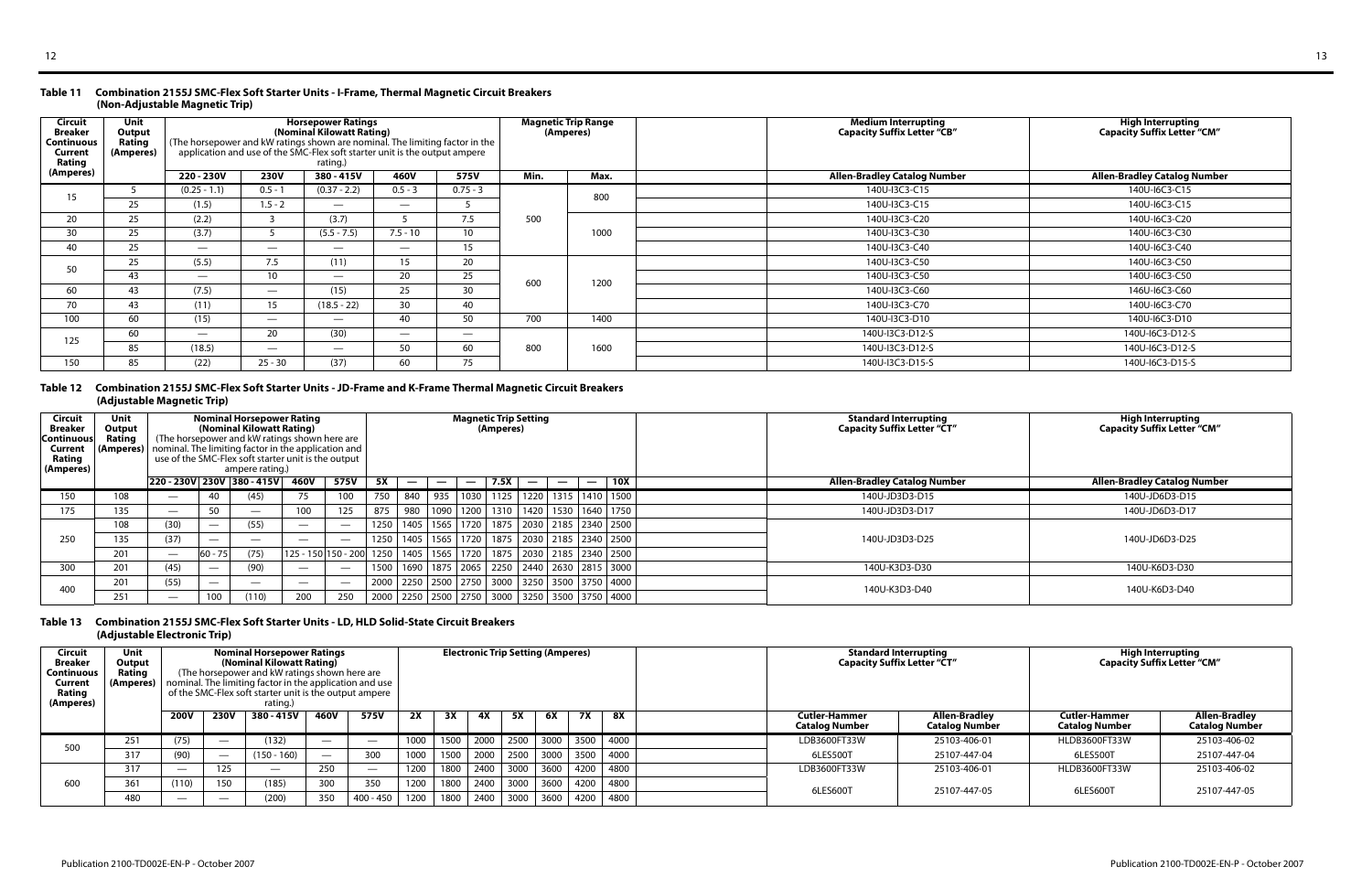#### **Table 14 Combination 2155J SMC-Flex Soft Starter Units - MDL, HMDL Solid-State Circuit Breakers (Adjustable Electronic Trip)**

#### **Table 15 Combination 2163P Bulletin 1336 PLUS II Drive Units (220 - 230V and 230V Constant Torque) - I-Frame, Thermal Magnetic Circuit Breakers (Non-Adjustable Magnetic Trip)**

| <b>Circuit</b><br>Breaker<br>Continuous | Unit<br>Output<br>Ratinc |                                                                                                        |                             | <b>Nominal Horsepower Ratings</b><br>(Nominal Kilowatt Rating)<br>$\vert$ The horsepower and kW ratings shown here are nominal. The $\vert$ |  |  |    |    | <b>Electronic Trip Setting (Amperes)</b> |    |           |                                                |                          | <b>Standard Interrupting</b><br><b>Capacity Suffix Letter "CT"</b> | <b>High Interrupting</b><br><b>Capacity Suffix Letter "CM"</b> |                              |
|-----------------------------------------|--------------------------|--------------------------------------------------------------------------------------------------------|-----------------------------|---------------------------------------------------------------------------------------------------------------------------------------------|--|--|----|----|------------------------------------------|----|-----------|------------------------------------------------|--------------------------|--------------------------------------------------------------------|----------------------------------------------------------------|------------------------------|
| Current<br>Rating                       | (Amperes)                |                                                                                                        |                             | limiting factor in the application and use of the SMC-Flex soft                                                                             |  |  |    |    |                                          |    |           |                                                |                          |                                                                    |                                                                |                              |
| (Amperes)                               |                          | starter unit is the output ampere rating.)<br><b>230V</b><br>380 - 415V<br>460V<br>575V<br><b>200V</b> |                             |                                                                                                                                             |  |  | 2X | 3X | 5X                                       | 6X | <b>7X</b> | 8X                                             | <b>Cutler-Hammer</b>     | Allen-Bradley                                                      | <b>Cutler-Hammer</b>                                           | Allen-Bradlev                |
|                                         |                          |                                                                                                        |                             |                                                                                                                                             |  |  |    |    |                                          |    |           |                                                | Catalog Number           | Catalog Number                                                     | <b>Catalog Number</b>                                          | <b>Catalog Number</b>        |
| 800                                     | 48C                      | (132)                                                                                                  | 500<br>400<br>$(220 - 250)$ |                                                                                                                                             |  |  |    |    |                                          |    |           | 1600   2400   3200   4000   4800   5600   6400 | MDLB3800T33W<br>8MES800T | 25103-462-01<br>25107-456-05                                       | HMDLB3800T33W<br>8MES800T                                      | 25103-462-02<br>25107-456-05 |

| <b>Circuit</b><br><b>Breaker</b><br><b>Continuous</b><br>Current<br>Rating | <b>Unit</b><br>Output<br>Rating<br>(Amperes) | <b>Nominal Horsepower Rating</b><br>(Nominal Kilowatt Rating)<br>(The horsepower and kW ratings shown are nominal. The<br>limiting factor in the application and use of the Bulletin 1336<br>PLUS II drive unit is the output ampere rating.) |                          | <b>Magnetic Trip Range</b><br>(Amperes) |      | <b>Medium Interrupting</b><br><b>Capacity Suffix Letter "CB"</b> | High Interrupting<br>Capacity Suffix Letter "CM" |
|----------------------------------------------------------------------------|----------------------------------------------|-----------------------------------------------------------------------------------------------------------------------------------------------------------------------------------------------------------------------------------------------|--------------------------|-----------------------------------------|------|------------------------------------------------------------------|--------------------------------------------------|
| (Amperes)                                                                  |                                              | 220 - 230V (50 Hz)                                                                                                                                                                                                                            | 230V (60Hz)              | Min.                                    | Max. | <b>Allen-Bradley</b><br><b>Catalog Number</b>                    | <b>Allen-Bradley</b><br><b>Catalog Number</b>    |
|                                                                            | 2.3                                          | (0.37)                                                                                                                                                                                                                                        | 0.5                      |                                         |      |                                                                  |                                                  |
|                                                                            |                                              | (0.55)                                                                                                                                                                                                                                        | 0.75                     |                                         |      |                                                                  |                                                  |
| 15                                                                         | 4.5                                          | $(0.75 - 1.1)$                                                                                                                                                                                                                                |                          |                                         | 800  | 140U-I3C3-C15                                                    | 140U-I6C3-C15                                    |
|                                                                            |                                              | (1.5)                                                                                                                                                                                                                                         | 1.5                      | 500                                     |      |                                                                  |                                                  |
|                                                                            |                                              | $\overline{\phantom{a}}$                                                                                                                                                                                                                      |                          |                                         |      |                                                                  |                                                  |
| 20                                                                         | 12                                           | (2.2)                                                                                                                                                                                                                                         |                          |                                         | 1000 | 140U-I3C3-C20                                                    | 140U-I6C3-C20                                    |
| 30                                                                         | 18                                           | (3.7)                                                                                                                                                                                                                                         |                          |                                         |      | 140U-I3C3-C30                                                    | 140U-I6C3-C30                                    |
| 50                                                                         | 27                                           | (5.5)                                                                                                                                                                                                                                         | 7.5                      |                                         |      | 140U-I3C3-C50                                                    | 140U-I6C3-C50                                    |
|                                                                            | 34                                           | $\overline{\phantom{a}}$                                                                                                                                                                                                                      | 10 <sup>°</sup>          | 600                                     | 1200 |                                                                  |                                                  |
| 60                                                                         | 27                                           | (7.5)                                                                                                                                                                                                                                         | $\overline{\phantom{a}}$ |                                         |      | 140U-I3C3-C60                                                    | 140U-I6C3-C60                                    |
| 70                                                                         | 48                                           | (11)                                                                                                                                                                                                                                          | 15                       |                                         |      | 140U-I3C3-C70                                                    | 140U-I6C3-C70                                    |
| 100                                                                        | 65                                           | (15)                                                                                                                                                                                                                                          | $\overline{\phantom{a}}$ | 700                                     | 1400 | 140U-I3C3-D10                                                    | 140U-I6C3-D10                                    |
| 125                                                                        | 65                                           | (18.5)                                                                                                                                                                                                                                        | 20                       |                                         |      | 140U-I3C3-D12-S                                                  | 140U-I6C3-D12-S                                  |
|                                                                            | 77                                           | $\overline{\phantom{a}}$                                                                                                                                                                                                                      | 25                       | 800                                     | 1600 | 140U-I3C3-D15-S                                                  | 140U-I6C3-D15-S                                  |
| 150                                                                        | 80                                           | $\overline{\phantom{m}}$                                                                                                                                                                                                                      | 30                       |                                         |      |                                                                  |                                                  |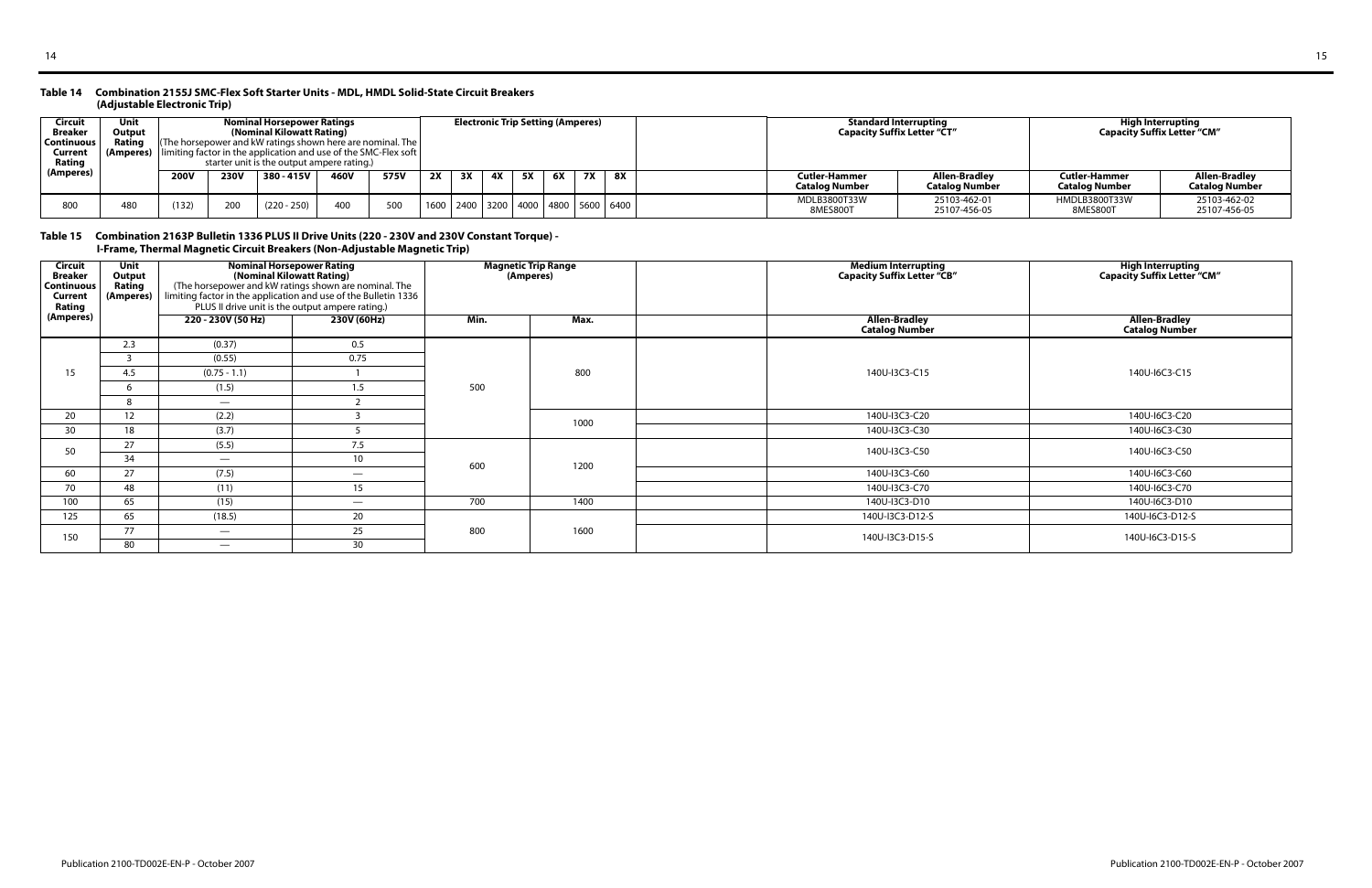#### **Table 16 Combination 2163P Bulletin 1336 PLUS II Drive Units (380 - 415V and 460V Constant Torque) - I-Frame, Thermal Magnetic Circuit Breakers (Non-Adjustable Magnetic Trip)**

#### **Table 17 Combination 2163P Bulletin 1336 PLUS II Drive Units (220 - 230V, 230V, 380 - 415V and 460V, Constant Torque) - JD-Frame and K-Frame Circuit Breakers (Adjustable Magnetic Trip)**

| <b>Circuit</b><br><b>Breaker</b><br><b>Continuous</b><br><b>Current</b><br>Rating | Unit<br>Output<br>Rating<br>(Amperes) | <b>Nominal Horsepower Rating</b><br>(Nominal Kilowatt Rating)<br>(The horsepower and kW ratings shown here are nominal. The<br>limiting factor in the application and use of the Bulletin 1336<br>PLUS II drive unit is the output ampere rating.) |                          |      | <b>Magnetic Trip Range</b><br>(Amperes) | Medium Interrupting<br>Capacity Suffix Letter "CB" | High Interrupting<br>Capacity Suffix Letter "CM" |
|-----------------------------------------------------------------------------------|---------------------------------------|----------------------------------------------------------------------------------------------------------------------------------------------------------------------------------------------------------------------------------------------------|--------------------------|------|-----------------------------------------|----------------------------------------------------|--------------------------------------------------|
| (Amperes)                                                                         |                                       | 380 - 415V                                                                                                                                                                                                                                         | 460V                     | Min. | Max.                                    | <b>Allen-Bradley</b><br><b>Catalog Number</b>      | <b>Allen-Bradley</b><br><b>Catalog Number</b>    |
|                                                                                   | 1.1                                   | (0.25)                                                                                                                                                                                                                                             | 0.5                      |      |                                         |                                                    |                                                  |
|                                                                                   | 1.6                                   | $(0.37 - 0.55)$                                                                                                                                                                                                                                    | 0.75                     |      |                                         |                                                    |                                                  |
| 15                                                                                | 2.1                                   | (0.75)                                                                                                                                                                                                                                             |                          |      | 800                                     | 140U-I3C3-C15                                      | 140U-I6C3-C15                                    |
|                                                                                   | 2.8                                   | (1.1)                                                                                                                                                                                                                                              | 1.5                      |      |                                         |                                                    |                                                  |
|                                                                                   | 3.8                                   | (1.5)                                                                                                                                                                                                                                              | ຳ                        | 500  |                                         |                                                    |                                                  |
|                                                                                   | 5.3                                   | (2.2)                                                                                                                                                                                                                                              |                          |      |                                         |                                                    |                                                  |
| 20                                                                                | 8.4                                   | (3.7)                                                                                                                                                                                                                                              |                          |      |                                         | 140U-I3C3-C20                                      | 140U-I6C3-C20                                    |
| 30                                                                                | 13.3                                  | (5.5)                                                                                                                                                                                                                                              | 7.5                      |      | 1000                                    | 140U-I3C3-C30                                      | 140U-I6C3-C30                                    |
|                                                                                   | 16.1                                  | (7.5)                                                                                                                                                                                                                                              | 10 <sup>°</sup>          |      |                                         |                                                    |                                                  |
| 50                                                                                | 24                                    | (11)                                                                                                                                                                                                                                               | 15                       |      |                                         | 140U-I3C3-C50                                      | 140U-I6C3-C50                                    |
|                                                                                   | 27                                    | $\overline{\phantom{a}}$                                                                                                                                                                                                                           | 20                       |      |                                         |                                                    |                                                  |
| 60                                                                                | 27                                    | (15)                                                                                                                                                                                                                                               | $\overline{\phantom{a}}$ | 600  | 1200                                    | 140U-I3C3-C60                                      | 140U-I6C3-C60                                    |
|                                                                                   | 39                                    | $\overline{\phantom{a}}$                                                                                                                                                                                                                           | 25                       |      |                                         |                                                    |                                                  |
| 70                                                                                | 39                                    | (18.5)                                                                                                                                                                                                                                             |                          |      |                                         | 140U-I3C3-C70                                      | 140U-I6C3-C70                                    |
|                                                                                   | 45                                    | (22)                                                                                                                                                                                                                                               | 30 <sup>°</sup>          |      |                                         |                                                    |                                                  |
| 100                                                                               | 60                                    |                                                                                                                                                                                                                                                    | 40                       | 700  | 1400                                    | 140U-I3C3-D10                                      | 140U-I6C3-D10                                    |
| 125                                                                               | 60                                    | (30)                                                                                                                                                                                                                                               | $\overline{\phantom{0}}$ |      |                                         | 140U-I3C3-D12-S                                    | 140U-I6C3-D12-S                                  |
|                                                                                   | 75                                    |                                                                                                                                                                                                                                                    | 50                       | 800  | 1600                                    |                                                    |                                                  |
| 150                                                                               | 75                                    | (37)                                                                                                                                                                                                                                               | $\overline{\phantom{0}}$ |      |                                         | 140U-I3C3-D15-S                                    | 140U-I6C3-D15-S                                  |

| Circuit<br>Breaker<br><b>Continuous</b><br>Current<br>Rating<br>(Amperes) | Unit<br>Output<br>Rating<br>(Amperes) | application and use of the Bulletin 1336 PLUS II |                          | <b>Nominal Horsepower Rating</b><br>(Nominal Kilowatt Rating)<br>(The horsepower and kW ratings shown here<br>are nominal. The limiting factor in the<br>drive unit is the output ampere rating.) |                          |           |                          |                                                              |                          | (Amperes) | <b>Magnetic Trip Setting</b>     |                          |                          |            | <b>Standard Interrupting</b><br><b>Capacity Suffix Letter "CT"</b> | High Interrupting<br><b>Capacity Suffix Letter "CM"</b> |
|---------------------------------------------------------------------------|---------------------------------------|--------------------------------------------------|--------------------------|---------------------------------------------------------------------------------------------------------------------------------------------------------------------------------------------------|--------------------------|-----------|--------------------------|--------------------------------------------------------------|--------------------------|-----------|----------------------------------|--------------------------|--------------------------|------------|--------------------------------------------------------------------|---------------------------------------------------------|
|                                                                           |                                       | 220 - 230V                                       |                          | 230V 380 - 415V                                                                                                                                                                                   | 460V                     | <b>5X</b> | $\overline{\phantom{a}}$ | $\overline{\phantom{a}}$                                     | $\overline{\phantom{a}}$ | 7.5X      | $\overline{\phantom{a}}$         | $\overline{\phantom{a}}$ | $\overline{\phantom{0}}$ | <b>10X</b> | <b>Allen-Bradley Catalog Number</b>                                | <b>Allen-Bradley Catalog Number</b>                     |
| 125                                                                       |                                       | $\overline{\phantom{0}}$                         |                          |                                                                                                                                                                                                   | 60                       | 625       | 700                      | 780                                                          | 860                      | 940       | 1020                             |                          | 1050 1170 1250           |            | 140U-JD3D3-D12                                                     | 140U-JD6D3-D12                                          |
|                                                                           | 77                                    | (22)                                             |                          | $\hspace{0.1mm}-\hspace{0.1mm}$                                                                                                                                                                   | $\overline{\phantom{a}}$ |           |                          |                                                              |                          |           |                                  |                          |                          |            |                                                                    |                                                         |
| 150                                                                       | 85                                    |                                                  |                          | (45)                                                                                                                                                                                              | $\overline{\phantom{a}}$ | 750       | 840                      | 935                                                          | 1030                     |           | 1125   1220   1315   1410   1500 |                          |                          |            | 140U-JD3D3-D15                                                     | 140U-JD6D3-D15                                          |
|                                                                           | 106                                   | $\overline{\phantom{0}}$                         | $\overline{\phantom{a}}$ |                                                                                                                                                                                                   | 75                       |           |                          |                                                              |                          |           |                                  |                          |                          |            |                                                                    |                                                         |
| 175                                                                       | 138                                   | $\overline{\phantom{m}}$                         | $\overline{\phantom{a}}$ |                                                                                                                                                                                                   | 100                      | 875       | 980                      | 1090                                                         | 1200                     |           | 1310   1420   1530   1640   1750 |                          |                          |            | 140U-JD3D3-D17                                                     | 140U-JD6D3-D17                                          |
|                                                                           | 106                                   |                                                  |                          | (55)                                                                                                                                                                                              |                          |           |                          |                                                              |                          |           |                                  |                          |                          |            |                                                                    |                                                         |
| 250                                                                       | 138                                   |                                                  |                          | (75)                                                                                                                                                                                              | $\overline{\phantom{m}}$ | 1250      |                          | 1405   1565   1720   1875   2030   2185   2340   2500        |                          |           |                                  |                          |                          |            | 140U-JD3D3-D25                                                     | 140U-JD6D3-D25                                          |
|                                                                           | 173                                   | $\overline{\phantom{0}}$                         |                          |                                                                                                                                                                                                   | $125 - 150$              |           |                          |                                                              |                          |           |                                  |                          |                          |            |                                                                    |                                                         |
| 400                                                                       | 173                                   | $\overline{\phantom{0}}$                         | $\overline{\phantom{a}}$ | (90)                                                                                                                                                                                              | $\overline{\phantom{m}}$ |           |                          | 2000   2250   2500   2750   3000   3250   3500   3750   4000 |                          |           |                                  |                          |                          |            | 140U-K3D3-D40                                                      | 140U-K6D3-D40                                           |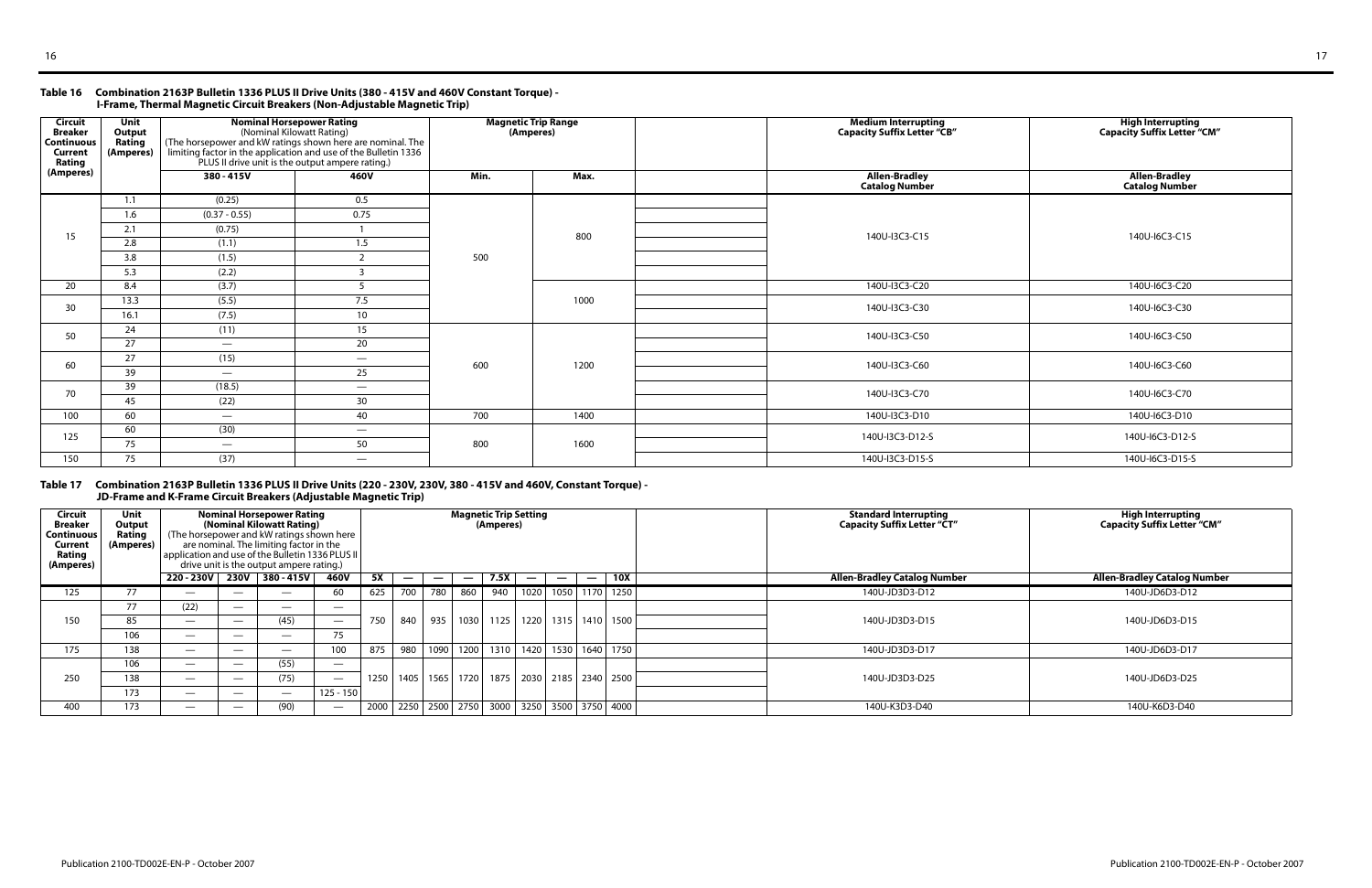#### **Table 18 Combination 2163P Bulletin 1336 PLUS II Drive Units (460V, Variable Torque) - I-Frame Thermal Magnetic Circuit Breakers (Adjustable Magnetic Trip)**

### **Table 19 Combination 2163P Bulletin 1336 PLUS II Drive Units (460V, Variable Torque) -**

**JD-Frame and K-Frame Thermal Magnetic Circuit Breakers (Adjustable Magnetic Trip)** 

| <b>Circuit</b><br><b>Breaker</b><br><b>Continuous</b><br>Current | Unit<br>Output<br>Rating<br>(Amperes) | <b>Nominal Horsepower Rating</b><br>(The horsepower ratings shown here are nominal. The limiting<br>factor in the application and use of the Bulletin 1336 PLUS II<br>drive unit is the output ampere rating.) |      | <b>Magnetic Trip Range</b><br>(Amperes) | <b>Medium Interrupting</b><br><b>Capacity Suffix Letter "CB"</b> | High Interrupting<br>Capacity Suffix Letter "CM" |
|------------------------------------------------------------------|---------------------------------------|----------------------------------------------------------------------------------------------------------------------------------------------------------------------------------------------------------------|------|-----------------------------------------|------------------------------------------------------------------|--------------------------------------------------|
| Rating<br>(Amperes)                                              |                                       | <b>460V</b>                                                                                                                                                                                                    | Min. | Max.                                    | <b>Allen-Bradley</b><br><b>Catalog Number</b>                    | <b>Allen-Bradley</b><br><b>Catalog Number</b>    |
|                                                                  | 1.2                                   | 0.5                                                                                                                                                                                                            |      |                                         |                                                                  |                                                  |
|                                                                  | 1.7                                   | 0.75                                                                                                                                                                                                           |      |                                         |                                                                  |                                                  |
| 15                                                               | 2.3                                   |                                                                                                                                                                                                                |      | 800                                     | 140U-I3C3-C15                                                    | 140U-I6C3-C15                                    |
|                                                                  |                                       | 1.5                                                                                                                                                                                                            | 500  |                                         |                                                                  |                                                  |
|                                                                  |                                       |                                                                                                                                                                                                                |      |                                         |                                                                  |                                                  |
|                                                                  | 6                                     |                                                                                                                                                                                                                |      |                                         |                                                                  |                                                  |
| 20                                                               | <b>q</b>                              |                                                                                                                                                                                                                |      | 1000                                    | 140U-I3C3-C20                                                    | 140U-I6C3-C20                                    |
| 30                                                               | 15.4                                  | $7.5 - 10$                                                                                                                                                                                                     |      |                                         | 140U-I3C3-C30                                                    | 140U-I6C3-C30                                    |
| 50                                                               | 22                                    | 15                                                                                                                                                                                                             |      |                                         | 140U-I3C3-C50                                                    | 140U-I6C3-C50                                    |
|                                                                  | 27                                    | 20                                                                                                                                                                                                             |      | 1200                                    |                                                                  |                                                  |
| 60                                                               | 34                                    | 25                                                                                                                                                                                                             | 600  |                                         | 140U-I3C3-C60                                                    | 140U-I6C3-C60                                    |
| 70                                                               | 42                                    | 30                                                                                                                                                                                                             |      |                                         | 140U-I3C3-C70                                                    | 140U-I6C3-C70                                    |
| 100                                                              | 65                                    | 40                                                                                                                                                                                                             | 700  | 1400                                    | 140U-I3C3-D10                                                    | 140U-I6C3-D10                                    |
| 125                                                              | 65                                    | 50                                                                                                                                                                                                             | 800  | 1600                                    | 140U-I3C3-D12-S                                                  | 140U-I6C3-D12-S                                  |

| Circuit<br><b>Breaker</b><br>Continuous  <br>Current<br>Rating<br>(Amperes) | Unit<br>Output<br>Rating<br>(Amperes) | Nominal Horsepower Rating<br>The horsepower ratings shown here are<br>nominal. The limiting factor in the application<br>$\frac{1}{2}$ and use of the Bulletin 1336 PLUS II drive unit is $\frac{1}{2}$<br>the output ampere rating.)<br>460V | 5X   | $\overline{\phantom{a}}$ |                    | $\overline{\phantom{m}}$ | <b>Magnetic Trip Setting</b><br>(Amperes)<br>7.5X | $\qquad \qquad \blacksquare$ | $\overline{\phantom{a}}$ | $\overline{\phantom{a}}$ | 10X                              | <b>Standard Interrupting</b><br><b>Capacity Suffix Letter "CT"</b><br><b>Allen-Bradley Catalog Number</b> | High Interrupting<br><b>Capacity Suffix Letter "CM"</b><br><b>Allen-Bradley Catalog Number</b> |
|-----------------------------------------------------------------------------|---------------------------------------|-----------------------------------------------------------------------------------------------------------------------------------------------------------------------------------------------------------------------------------------------|------|--------------------------|--------------------|--------------------------|---------------------------------------------------|------------------------------|--------------------------|--------------------------|----------------------------------|-----------------------------------------------------------------------------------------------------------|------------------------------------------------------------------------------------------------|
| 125                                                                         |                                       |                                                                                                                                                                                                                                               | 625  | 700                      | 780                | 860                      | 940                                               |                              |                          |                          | 1020   1050   1170   1250        | 140U-JD3D3-D12                                                                                            | 140U-JD6D3-D12                                                                                 |
| 150                                                                         | 96                                    |                                                                                                                                                                                                                                               | 750  | 840                      | 935                | 1030                     |                                                   |                              |                          |                          | 1125   1220   1315   1410   1500 | 140U-JD3D3-D15                                                                                            | 140U-JD6D3-D15                                                                                 |
| 175                                                                         | 120                                   | 100                                                                                                                                                                                                                                           | 875  | 980                      | 1090               |                          | 1200 1310                                         |                              |                          |                          | 1420   1530   1640   1750        | 140U-JD3D3-D17                                                                                            | 140U-JD6D3-D17                                                                                 |
|                                                                             | 150                                   | 125                                                                                                                                                                                                                                           | 1250 |                          | 1405   1565   1720 |                          |                                                   |                              |                          |                          | 1875   2030   2185   2340   2500 | 140U-JD3D3-D25                                                                                            | 140U-JD6D3-D25                                                                                 |
| 250                                                                         | 180                                   | 150                                                                                                                                                                                                                                           |      |                          |                    |                          |                                                   |                              |                          |                          |                                  |                                                                                                           |                                                                                                |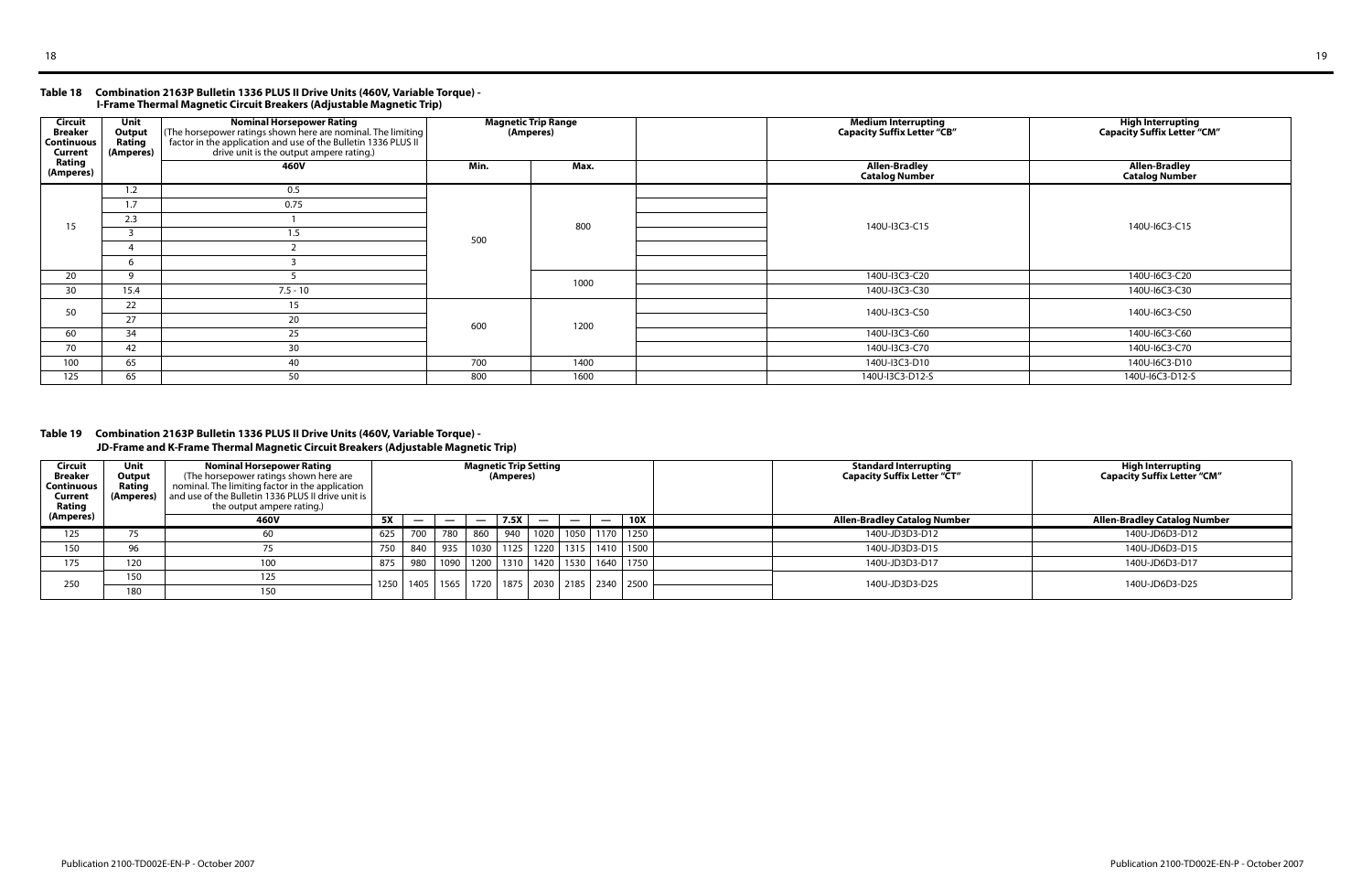#### **Table 20 Combination 2163P Bulletin 1336 PLUS II Drive Units (575V Constant Torque) - I-Frame, Thermal Magnetic Circuit Breakers (Non-Adjustable Magnetic Trip)**

#### **Table 21 Combination 2163P Bulletin 1336 PLUS II Drive Units (575V Constant Torque) - JD-Frame Thermal Magnetic Circuit Breakers (Adjustable Magnetic Trip)**

| <b>Circuit</b><br><b>Breaker</b><br><b>Continuous</b><br>Current<br>Rating | Unit<br>Output<br>Rating<br>(Amperes) | <b>Nominal Horsepower Rating</b><br>(The horsepower ratings shown here are nominal.<br>The limiting factor in the application and use of<br>the Bulletin 1336 PLUS II drive unit is the output<br>ampere rating.) |      | <b>Magnetic Trip Range</b><br>(Amperes) | <b>Medium Interrupting</b><br><b>Capacity Suffix Letter "CB"</b> | <b>High Interrupting</b><br><b>Capacity Suffix Letter "CM"</b> |
|----------------------------------------------------------------------------|---------------------------------------|-------------------------------------------------------------------------------------------------------------------------------------------------------------------------------------------------------------------|------|-----------------------------------------|------------------------------------------------------------------|----------------------------------------------------------------|
| (Amperes)                                                                  |                                       | 575V                                                                                                                                                                                                              | Min. | Max.                                    | <b>Allen-Bradley Catalog Number</b>                              | <b>Allen-Bradley Catalog Number</b>                            |
|                                                                            |                                       |                                                                                                                                                                                                                   |      |                                         |                                                                  |                                                                |
| 15                                                                         |                                       |                                                                                                                                                                                                                   | 500  | 800                                     | 140U-I3C3-C15                                                    | 140U-I6C3-C15                                                  |
|                                                                            |                                       |                                                                                                                                                                                                                   |      |                                         |                                                                  |                                                                |
|                                                                            | 8                                     |                                                                                                                                                                                                                   |      |                                         |                                                                  |                                                                |
| 20                                                                         | 10 <sup>1</sup>                       | 7.5                                                                                                                                                                                                               | 500  | 1000                                    | 140U-I3C3-C20                                                    | 140U-I6C3-C20                                                  |
| 30                                                                         | 12 <sup>2</sup>                       | 10                                                                                                                                                                                                                | 500  | 1000                                    | 140U-I3C3-C30                                                    | 140U-I6C3-C30                                                  |
| 40                                                                         | 19                                    | 15                                                                                                                                                                                                                | 500  | 1000                                    | 140U-I3C3-C40                                                    | 140U-I6C3-C40                                                  |
|                                                                            | 24                                    | 20                                                                                                                                                                                                                |      |                                         |                                                                  |                                                                |
| 50                                                                         | 30                                    | 25                                                                                                                                                                                                                | 600  | 1200                                    | 140U-I3C3-C50                                                    | 140U-I6C3-C50                                                  |
| 60                                                                         | 35                                    | 30                                                                                                                                                                                                                | 600  | 1200                                    | 140U-I3C3-C60                                                    | 140U-I6C3-C60                                                  |
| 70                                                                         | 45                                    | 40                                                                                                                                                                                                                | 600  | 1200                                    | 140U-I3C3-C70                                                    | 140U-I6C3-C70                                                  |
| 100                                                                        | 57                                    | 50                                                                                                                                                                                                                | 700  | 1400                                    | 140U-I3C3-D10                                                    | 140U-I6C3-D10                                                  |
| 125                                                                        | 62                                    | 60                                                                                                                                                                                                                | 800  | 1600                                    | 140U-I3C3-D12-S                                                  | 140U-I6C3-D12-S                                                |

| <b>Circuit</b><br><b>Breaker</b><br>Continuous  <br>Current<br>Rating<br>(Amperes) | Unit<br>Output<br>Rating<br>(Amperes) | <b>Nominal Horsepower Rating</b><br>$\vert$ (The horsepower ratings shown here $\vert$<br>$\vert$ are nominal. The limiting factor in the $\vert$<br>application and use of the Bulletin<br>1336 PLUS II drive unit is the output  <br>ampere rating.) |                                                                    | <b>Magnetic Trip Setting</b><br>(Amperes) |     |      |      |                          |                |                |            | <b>Standard Interrupting</b><br><b>Capacity Suffix Letter "CT"</b> | <b>High Interrupting</b><br><b>Capacity Suffix Letter "CM"</b> |
|------------------------------------------------------------------------------------|---------------------------------------|--------------------------------------------------------------------------------------------------------------------------------------------------------------------------------------------------------------------------------------------------------|--------------------------------------------------------------------|-------------------------------------------|-----|------|------|--------------------------|----------------|----------------|------------|--------------------------------------------------------------------|----------------------------------------------------------------|
|                                                                                    |                                       | 575V                                                                                                                                                                                                                                                   | 5X                                                                 |                                           | __  |      | 7.5X | $\overline{\phantom{0}}$ |                |                | <b>10X</b> | <b>Allen-Bradley Catalog Number</b>                                | <b>Allen-Bradley Catalog Number</b>                            |
| 125                                                                                | ၀၁                                    |                                                                                                                                                                                                                                                        | 625                                                                | 700                                       | 780 | 860  | 940  | 1020                     | 1050           | 1170           | 1250       | 140U-JD3D3-D12                                                     | 140U-JD6D3-D12                                                 |
| 150                                                                                | 109                                   | 100                                                                                                                                                                                                                                                    | 750                                                                | 840                                       | 935 | 1030 | 1125 | 1220                     | 1315           | 1410           | 1500       | 140U-JD3D3-D15                                                     | 140U-JD6D3-D15                                                 |
| 175                                                                                | 138                                   | 125                                                                                                                                                                                                                                                    | 1640<br>1530<br>1750<br>1200<br>1420<br>980<br>1090<br>1310<br>875 |                                           |     |      |      |                          | 140U-JD3D3-D17 | 140U-JD6D3-D17 |            |                                                                    |                                                                |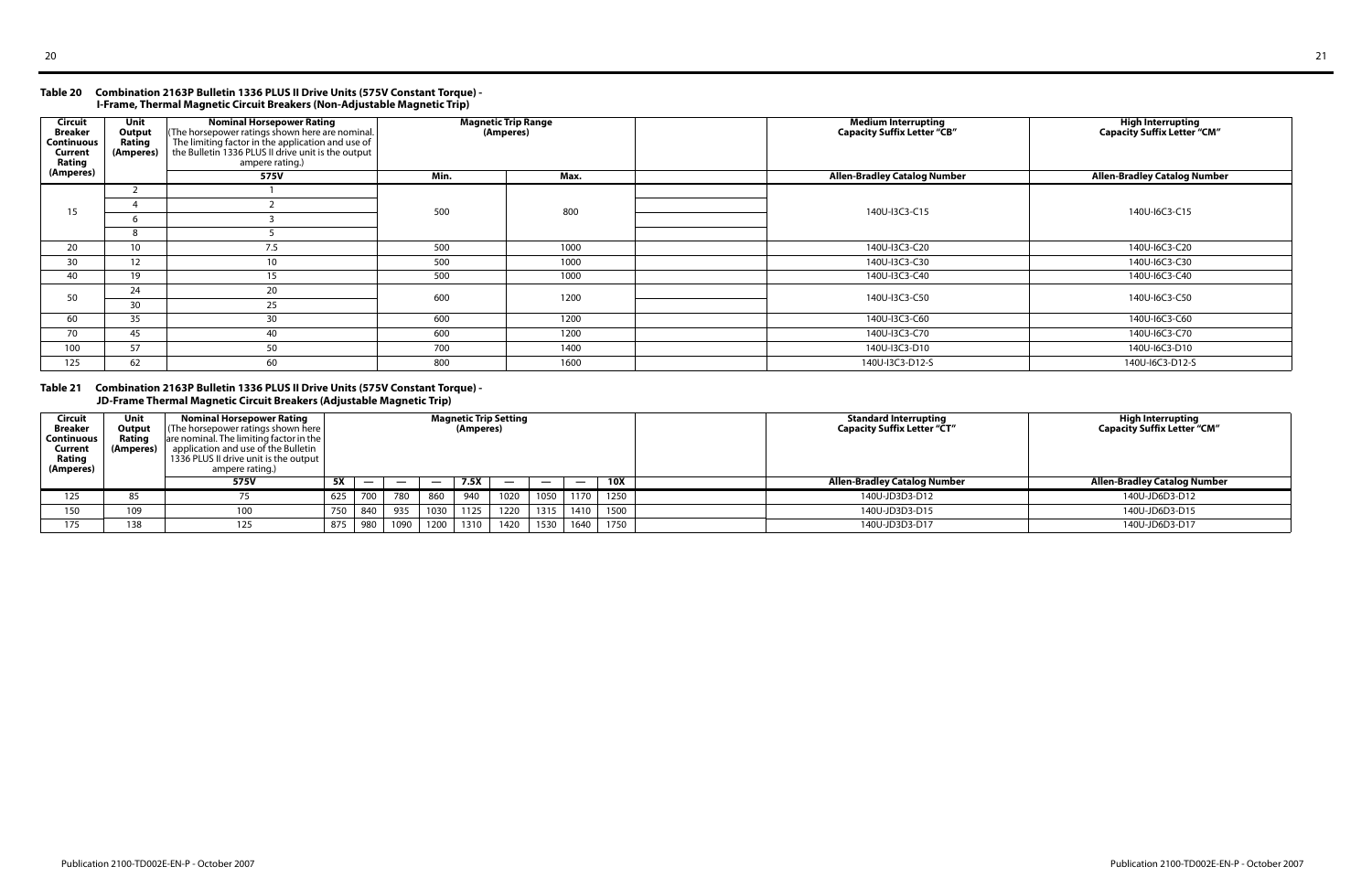#### **Table 22 Combination 2163Q PowerFlex 70 Drive Units (380 - 415, 460 and 575V) and 2165Q PowerFlex 70 Drive Units with Manual Isolated Drive Bypass (460 and 575V) - I-Frame, Thermal Circuit Breakers (Adjustable Magnetic Trip)**

| <b>Circuit</b><br><b>Breaker</b><br><b>Continuous</b><br><b>Current</b><br>Rating | Unit<br>Output<br>Rating<br>(Amperes) |                                 | <b>Nominal Horsepower Rating</b><br>(Nominal Kilowatt Rating)<br>output ampere rating.) | (The horsepower and kW ratings shown here are nominal. The limiting factor in the application and use of the PowerFlex 70 drive unit is the |      | <b>Magnetic Trip Setting</b><br>(Amperes) | Medium Interrupting<br>Capacity Suffix Letter "CB" | High Interrupting<br>Capacity Suffix Letter "CM" |
|-----------------------------------------------------------------------------------|---------------------------------------|---------------------------------|-----------------------------------------------------------------------------------------|---------------------------------------------------------------------------------------------------------------------------------------------|------|-------------------------------------------|----------------------------------------------------|--------------------------------------------------|
| (Amperes)                                                                         |                                       | $380 - 415V$                    | 460V                                                                                    | 575V                                                                                                                                        | Min. | Max.                                      | <b>Allen-Bradley Catalog Number</b>                | <b>Allen-Bradley Catalog Number</b>              |
|                                                                                   | 0.9                                   | $\overline{\phantom{m}}$        | $\overline{\phantom{m}}$                                                                | 0.5                                                                                                                                         |      |                                           |                                                    |                                                  |
|                                                                                   | 1.1                                   | $\hspace{0.1mm}-\hspace{0.1mm}$ | 0.5                                                                                     | $\overline{\phantom{m}}$                                                                                                                    |      |                                           |                                                    |                                                  |
|                                                                                   | 1.3                                   | (0.37)                          | $\hspace{0.1mm}-\hspace{0.1mm}$                                                         | $\qquad \qquad -$                                                                                                                           |      |                                           |                                                    |                                                  |
|                                                                                   | 1.7                                   | $\hspace{0.1mm}-\hspace{0.1mm}$ | $\hspace{0.1mm}-\hspace{0.1mm}$                                                         | $0.75 - 1$                                                                                                                                  |      |                                           |                                                    |                                                  |
|                                                                                   | 2.1                                   | $(0.55 - 0.75)$                 | $0.75 - 1$                                                                              | $\overline{\phantom{m}}$                                                                                                                    |      |                                           |                                                    |                                                  |
|                                                                                   | 2.2                                   | $\hspace{0.1mm}-\hspace{0.1mm}$ | $\hspace{0.1mm}-\hspace{0.1mm}$                                                         | $\overline{\phantom{m}}$                                                                                                                    |      |                                           |                                                    |                                                  |
| 15                                                                                | 2.7                                   | $\overline{\phantom{m}}$        | $\hspace{0.1mm}-\hspace{0.1mm}$                                                         | $1.5 - 2$                                                                                                                                   | 500  | 800                                       | 140U-I3C3-C15                                      | 140U-I6C3-C15                                    |
|                                                                                   | 3.4                                   | $\overline{\phantom{a}}$        | $1.5 - 2$                                                                               | $\overline{\phantom{m}}$                                                                                                                    |      |                                           |                                                    |                                                  |
|                                                                                   | 3.5                                   | $(1.1 - 1.5)$                   | $\hspace{0.1mm}-\hspace{0.1mm}$                                                         | $\overline{\phantom{m}}$                                                                                                                    |      |                                           |                                                    |                                                  |
|                                                                                   | 3.9                                   | $\overline{\phantom{m}}$        | $\hspace{0.1mm}-\hspace{0.1mm}$                                                         | $\overline{\mathbf{3}}$                                                                                                                     |      |                                           |                                                    |                                                  |
|                                                                                   | 4.2                                   | $\overline{\phantom{m}}$        | $\hspace{0.1mm}-\hspace{0.1mm}$                                                         | $\hspace{0.1mm}-\hspace{0.1mm}$                                                                                                             |      |                                           |                                                    |                                                  |
|                                                                                   | 5                                     | (2.2)                           | $\overline{3}$                                                                          | $\overline{\phantom{m}}$                                                                                                                    |      |                                           |                                                    |                                                  |
|                                                                                   | 6.1                                   | $\overline{\phantom{a}}$        | $\hspace{0.1mm}-\hspace{0.1mm}$                                                         | 5                                                                                                                                           |      |                                           |                                                    |                                                  |
|                                                                                   | 6.8                                   | $\hspace{0.1mm}-\hspace{0.1mm}$ | $\hspace{0.1mm}-\hspace{0.1mm}$                                                         | $\overline{\phantom{m}}$                                                                                                                    |      |                                           |                                                    |                                                  |
|                                                                                   | 8                                     | $\hspace{0.1mm}-\hspace{0.1mm}$ | 5                                                                                       | $\overline{\phantom{m}}$                                                                                                                    |      |                                           |                                                    |                                                  |
| 20                                                                                | 8.7                                   | (3.7)                           | $\hspace{0.1mm}-\hspace{0.1mm}$                                                         | $\qquad \qquad -$                                                                                                                           | 500  | 1000                                      | 140U-I3C3-C20                                      | 140U-I6C3-C20                                    |
|                                                                                   | 9                                     | $\overline{\phantom{m}}$        | $\overline{\phantom{a}}$                                                                | 7.5                                                                                                                                         |      |                                           |                                                    |                                                  |
|                                                                                   | 9.6                                   | $\hspace{0.1mm}-\hspace{0.1mm}$ | $\hspace{0.1mm}-\hspace{0.1mm}$                                                         | $\hspace{0.1mm}-\hspace{0.1mm}$                                                                                                             |      |                                           |                                                    |                                                  |
|                                                                                   | 9.6                                   | $\overline{\phantom{m}}$        | $\hspace{0.1mm}-\hspace{0.1mm}$                                                         | $\overline{\phantom{m}}$                                                                                                                    |      |                                           |                                                    |                                                  |
|                                                                                   | 11                                    | $\overline{\phantom{a}}$        | 7.5                                                                                     | 10                                                                                                                                          |      |                                           |                                                    |                                                  |
| 30                                                                                | 11.5                                  | (5.5)                           | $\hspace{0.1mm}-\hspace{0.1mm}$                                                         | $\overline{\phantom{m}}$                                                                                                                    | 500  | 1000                                      | 140U-I3C3-C30                                      | 140U-I6C3-C30                                    |
|                                                                                   | 14                                    | $\overline{\phantom{m}}$        | 10                                                                                      | $\qquad \qquad -$                                                                                                                           |      |                                           |                                                    |                                                  |
|                                                                                   | 15.3                                  | $\overline{\phantom{0}}$        | $\hspace{0.1mm}-\hspace{0.1mm}$                                                         | $\overline{\phantom{m}}$                                                                                                                    |      |                                           |                                                    |                                                  |
|                                                                                   | 15.4                                  | (7.5)                           | $\overline{\phantom{m}}$                                                                | $\overline{\phantom{m}}$                                                                                                                    |      |                                           |                                                    |                                                  |
| 40                                                                                | 15.3                                  | $\hspace{0.1mm}-\hspace{0.1mm}$ | $\overline{\phantom{m}}$                                                                | $\hspace{0.1mm}-\hspace{0.1mm}$                                                                                                             | 500  | 1000                                      | 140U-I3C3-C40                                      | 140U-I6C3-C40                                    |
|                                                                                   | 17                                    | $\overline{\phantom{0}}$        | $\hspace{0.1mm}-\hspace{0.1mm}$                                                         | 15                                                                                                                                          |      |                                           |                                                    |                                                  |
|                                                                                   | 22                                    | (11)                            | 15                                                                                      | 20                                                                                                                                          |      |                                           |                                                    |                                                  |
| 50                                                                                | 27                                    | $\overline{\phantom{m}}$        | 20                                                                                      | 25                                                                                                                                          | 600  | 1200                                      | 140U-I3C3-C50                                      | 140U-I6C3-C50                                    |
|                                                                                   | 28                                    | $\overline{\phantom{m}}$        | $\hspace{0.1mm}-\hspace{0.1mm}$                                                         | $\overline{\phantom{m}}$                                                                                                                    |      |                                           |                                                    |                                                  |
|                                                                                   | 30                                    | (15)                            | $\overline{\phantom{m}}$                                                                | $\overline{\phantom{m}}$                                                                                                                    |      |                                           | 140U-I3C3-C60                                      | 140U-I6C3-C60                                    |
| 60                                                                                | 32                                    | $\overline{\phantom{m}}$        | $\hspace{0.1mm}-\hspace{0.1mm}$                                                         | 30                                                                                                                                          | 600  | 1200                                      | 140U-I3C3-C60                                      | 140U-I6C3-C60                                    |
|                                                                                   | 34                                    | $\overline{\phantom{m}}$        | 25                                                                                      | $\overline{\phantom{m}}$                                                                                                                    |      |                                           | 140U-I3C3-C60                                      | 140U-I6C3-C60                                    |
|                                                                                   | 37                                    | (18.5)                          | $\hspace{0.1mm}-\hspace{0.1mm}$                                                         | $\overline{\phantom{m}}$                                                                                                                    |      |                                           | 140U-I3C3-C70                                      | 140U-I6C3-C70                                    |
| 70                                                                                | 40                                    | $\overline{\phantom{a}}$        | 30                                                                                      | $\overline{\phantom{0}}$                                                                                                                    | 600  | 1200                                      | 140U-I3C3-C70                                      | 140U-I6C3-C70                                    |
|                                                                                   | 41                                    | $\overline{\phantom{m}}$        | $\overline{\phantom{a}}$                                                                | 40                                                                                                                                          |      |                                           | 140U-I3C3-C70                                      | 140U-I6C3-C70                                    |
| 100                                                                               | 43                                    | (22)                            | $\overline{\phantom{0}}$                                                                | $\overline{\phantom{m}}$                                                                                                                    | 700  | 1400                                      | 140U-I3C3-D10                                      | 140U-I6C3-D10                                    |
|                                                                                   | 52                                    | $\overline{\phantom{0}}$        | 40                                                                                      | 50                                                                                                                                          |      |                                           | 140U-I3C3-D10                                      | 140U-I6C3-D10                                    |
| 125                                                                               | 60                                    | (30)                            | $\overline{\phantom{m}}$                                                                | $\hspace{0.1mm}-\hspace{0.1mm}$                                                                                                             | 800  | 1600                                      | 140U-I3C3-D12-S                                    | 140U-I6C3-D12-S                                  |
| 150                                                                               | 72                                    | (37)                            | $\hspace{0.1mm}-\hspace{0.1mm}$                                                         | $\overline{\phantom{m}}$                                                                                                                    | 800  | 1600                                      | 140U-I3C3-D15-S                                    | 140U-I6C3-D15-S                                  |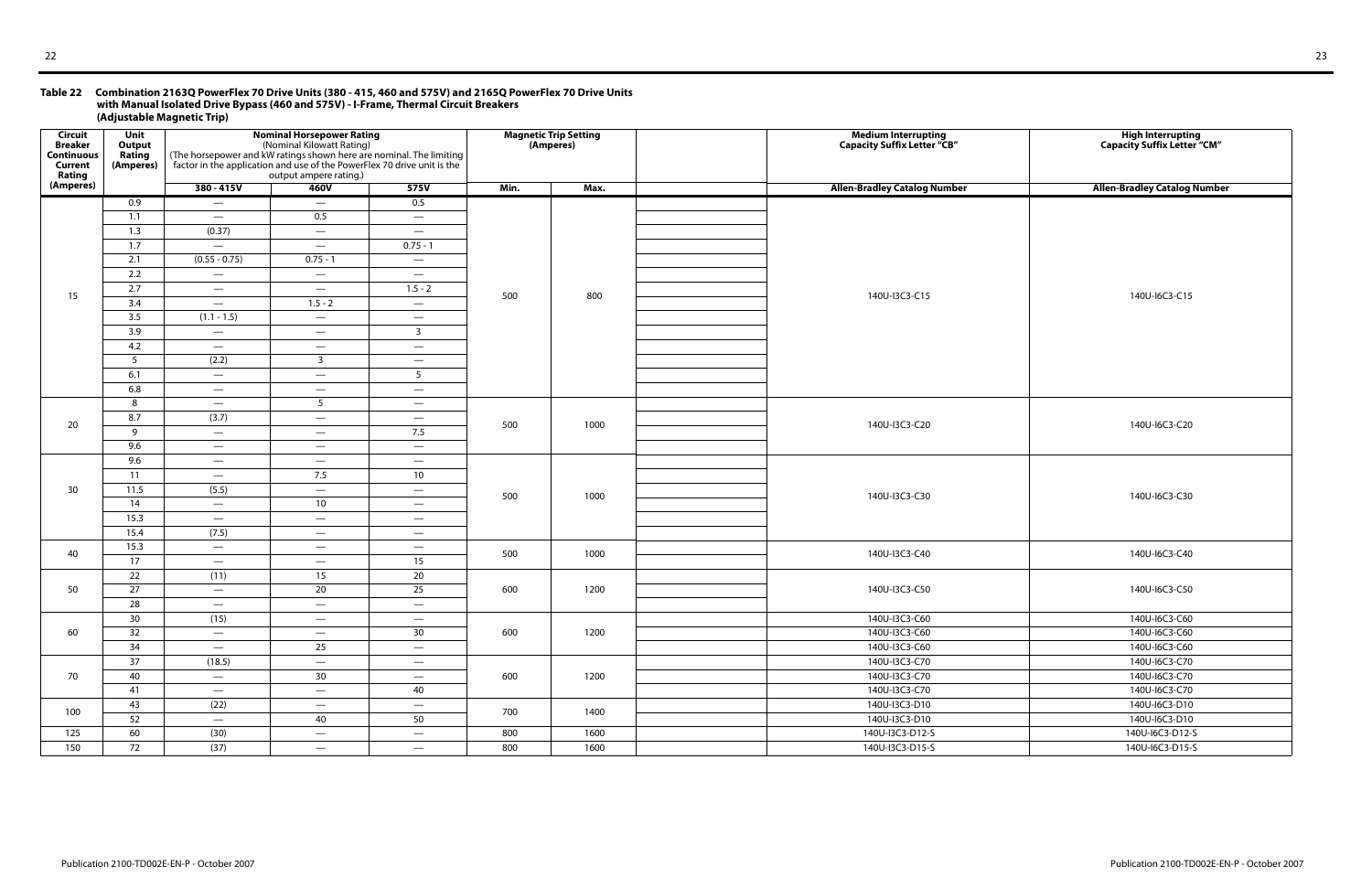#### **Table 23 Combination 2163R PowerFlex 700 Drive Units (380 - 415V, 460V and 575V) and 2165R PowerFlex Drive Units with Manual Isolated Drive Bypass (460V and 575V) - I-Frame, Thermal Magnetic Circuit Breakers (Adjustable Magnetic Trip)**

| <b>Circuit</b><br><b>Breaker</b><br><b>Continuous</b><br><b>Current</b><br>Rating | Unit<br>Output<br>Rating<br>(Amperes) | (The horsepower and kW ratings shown here are nominal. The limiting<br>factor in the application and use of the PowerFlex 700 drive unit is the | <b>Nominal Horsepower Rating</b><br>(Nominal Kilowatt Rating)<br>output ampere rating.) |                                                                    |      | <b>Magnetic Trip Setting</b><br>(Amperes) | Medium Interrupting<br>Capacity Suffix Letter "CB" | High Interrupting<br>Capacity Suffix Letter "CM" |
|-----------------------------------------------------------------------------------|---------------------------------------|-------------------------------------------------------------------------------------------------------------------------------------------------|-----------------------------------------------------------------------------------------|--------------------------------------------------------------------|------|-------------------------------------------|----------------------------------------------------|--------------------------------------------------|
| (Amperes)                                                                         |                                       | 380-415V                                                                                                                                        | 460V                                                                                    | 575V                                                               | Min. | Max.                                      | <b>Allen-Bradley Catalog Number</b>                | <b>Allen-Bradley Catalog Number</b>              |
|                                                                                   | 1.1                                   |                                                                                                                                                 | 0.5                                                                                     | $\hspace{0.1mm}-\hspace{0.1mm}$                                    |      |                                           |                                                    |                                                  |
|                                                                                   | 1.3                                   | (0.37)                                                                                                                                          | $\hspace{0.1mm}-\hspace{0.1mm}$                                                         | $\overline{\phantom{m}}$                                           |      |                                           |                                                    |                                                  |
|                                                                                   | 1.7                                   | $\overline{\phantom{m}}$                                                                                                                        | $\overline{\phantom{a}}$                                                                | $\overline{1}$                                                     |      |                                           |                                                    |                                                  |
|                                                                                   | 2.1                                   | $(0.55 - 0.75)$                                                                                                                                 | $0.75 - 1$                                                                              | $\hspace{0.1mm}-\hspace{0.1mm}$                                    |      |                                           |                                                    |                                                  |
| 15                                                                                | 2.7                                   | $\overline{\phantom{m}}$                                                                                                                        | $\hspace{0.1mm}-\hspace{0.1mm}$                                                         | $1.5 - 2$                                                          | 500  | 800                                       | 140U-I3C3-C15                                      | 140U-I6C3-C15                                    |
|                                                                                   | $\overline{3.4}$                      | $\overline{\phantom{m}}$                                                                                                                        | $1.5 - 2$                                                                               | $\hspace{0.1mm}-\hspace{0.1mm}$                                    |      |                                           |                                                    |                                                  |
|                                                                                   | 3.5                                   | $(1.1 - 1.5)$                                                                                                                                   | $\hspace{0.1mm}-\hspace{0.1mm}$                                                         | $\hspace{0.1mm}-\hspace{0.1mm}$                                    |      |                                           |                                                    |                                                  |
|                                                                                   | 3.9                                   | $\hspace{0.1mm}-\hspace{0.1mm}$                                                                                                                 | $\hspace{0.05cm}$                                                                       | $\overline{\mathbf{3}}$                                            |      |                                           |                                                    |                                                  |
|                                                                                   | 5                                     | (2.2)                                                                                                                                           | $\overline{3}$                                                                          | $\overline{\phantom{m}}$                                           |      |                                           |                                                    |                                                  |
|                                                                                   | 6.1                                   | $\overline{\phantom{m}}$                                                                                                                        | $\hspace{0.1mm}-\hspace{0.1mm}$                                                         | 5                                                                  |      |                                           |                                                    |                                                  |
|                                                                                   | 8                                     | $\overline{\phantom{m}}$                                                                                                                        | 5 <sup>5</sup>                                                                          | $\hspace{0.1mm}-\hspace{0.1mm}$                                    | 500  |                                           |                                                    |                                                  |
| 20                                                                                | 8.7                                   | (3.7)                                                                                                                                           | $\overline{\phantom{m}}$                                                                | $\hspace{0.1mm}-\hspace{0.1mm}$                                    |      | 1000                                      | 140U-I3C3-C20                                      | 140U-I6C3-C20                                    |
|                                                                                   | $\overline{9}$                        | $\overline{\phantom{m}}$                                                                                                                        | $\hspace{0.1mm}-\hspace{0.1mm}$                                                         | 7.5                                                                |      |                                           |                                                    |                                                  |
|                                                                                   | 11<br>11.5                            | $\overline{\phantom{m}}$<br>(5.5)                                                                                                               | 7.5                                                                                     | 10                                                                 |      |                                           |                                                    |                                                  |
| 30                                                                                | 14                                    | $\overline{\phantom{m}}$                                                                                                                        | $\hspace{0.1mm}-\hspace{0.1mm}$<br>10                                                   | $\overline{\phantom{m}}$                                           | 500  | 1000                                      | 140U-I3C3-C30                                      | 140U-I6C3-C30                                    |
|                                                                                   | 15.4                                  | (7.5)                                                                                                                                           | $\overline{\phantom{a}}$                                                                | $\hspace{0.1mm}-\hspace{0.1mm}$<br>$\hspace{0.1mm}-\hspace{0.1mm}$ |      |                                           |                                                    |                                                  |
| 40                                                                                | 17                                    | $\overline{\phantom{a}}$                                                                                                                        | $\hspace{0.1mm}-\hspace{0.1mm}$                                                         | 15                                                                 | 500  | 1000                                      | 140U-I3C3-C40                                      | 140U-I6C3-C40                                    |
|                                                                                   | 22                                    | (11)                                                                                                                                            | 15                                                                                      | 20                                                                 |      |                                           |                                                    |                                                  |
| 50                                                                                | $\overline{27}$                       | $\overline{\phantom{m}}$                                                                                                                        | 20                                                                                      | 25                                                                 | 600  | 1200                                      | 140U-I3C3-C50                                      | 140U-I6C3-C50                                    |
|                                                                                   | 30                                    | (15)                                                                                                                                            | $\overline{\phantom{a}}$                                                                | $\overline{\phantom{a}}$                                           |      |                                           |                                                    |                                                  |
| 60                                                                                | 32                                    | $\overline{\phantom{a}}$                                                                                                                        | $\overline{\phantom{a}}$                                                                | 30 <sup>°</sup>                                                    | 600  | 1200                                      | 140U-I3C3-C60                                      | 140U-I6C3-C60                                    |
|                                                                                   | 34                                    | $\overline{\phantom{a}}$                                                                                                                        | 25                                                                                      | $\hspace{0.1mm}-\hspace{0.1mm}$                                    |      |                                           |                                                    |                                                  |
|                                                                                   | 37                                    | (18.5)                                                                                                                                          | $\overline{\phantom{a}}$                                                                | $\overline{\phantom{a}}$                                           |      |                                           |                                                    |                                                  |
| 70                                                                                | 40                                    | $\overline{\phantom{a}}$                                                                                                                        | 30                                                                                      | $\overline{\phantom{a}}$                                           | 600  | 1200                                      | 140U-I3C3-C70                                      | 140U-I6C3-C70                                    |
|                                                                                   | 41                                    | $\overline{\phantom{a}}$                                                                                                                        | $\overline{\phantom{a}}$                                                                | 40                                                                 |      |                                           |                                                    |                                                  |
|                                                                                   | 43                                    | (22)                                                                                                                                            | $\overline{\phantom{a}}$                                                                | $\overline{\phantom{m}}$                                           |      |                                           |                                                    |                                                  |
| 100                                                                               | 52                                    | $\overline{\phantom{a}}$                                                                                                                        | 40                                                                                      | 50                                                                 | 700  | 1400                                      | 140U-I3C3-D10                                      | 140U-I6C3-D10                                    |
|                                                                                   | 56                                    | (30)                                                                                                                                            | $\overline{\phantom{0}}$                                                                | $\overline{\phantom{m}}$                                           |      |                                           |                                                    |                                                  |
| 125                                                                               | 62                                    | $\overline{\phantom{0}}$                                                                                                                        | $\overline{\phantom{a}}$                                                                | 60                                                                 | 800  | 1600                                      | 140U-I3C3-D12-S                                    | 140U-I6C3-D12-S                                  |
|                                                                                   | 65                                    | $\overline{\phantom{m}}$                                                                                                                        | 50                                                                                      | $\overline{\phantom{a}}$                                           |      |                                           |                                                    |                                                  |
| 150                                                                               | 72                                    | (37)                                                                                                                                            | $\overline{\phantom{a}}$                                                                | $\overline{\phantom{a}}$                                           | 800  | 1600                                      | 140U-I3C3-D15-S                                    | 140U-I6C3-D15-S                                  |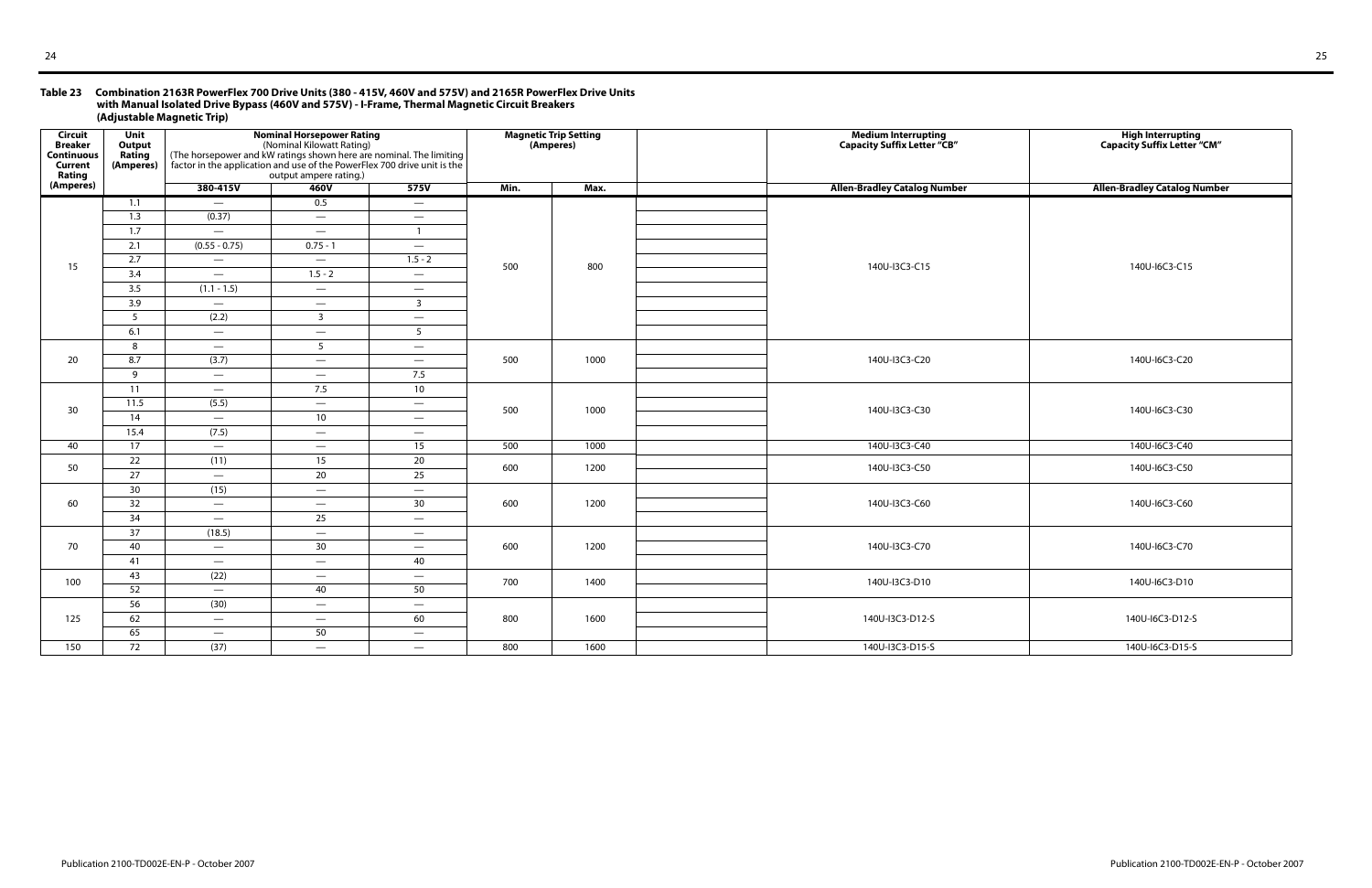#### **Table 24 Combination 2163R PowerFlex 700 Drive Units (380 - 415V, 460, 575V) and 2165R PowerFlex 700 Drive Units with Manual Isolated Drive Bypass (460 and 575V) - JD-Frame, K-Frame, KHD Thermal Magnetic Circuit Breakers (Adjustable Magnetic Trip)**

#### **Table 25 Combination 2163R PowerFlex 700 Drive Units (380 - 415V) - LD, HLD Thermal Magnetic Circuit Breakers (Adjustable Magnetic Trip)**

| <b>Circuit</b><br><b>Breaker</b><br><b>Continuous</b><br>Current<br>Rating<br>(Amperes) | <b>Unit</b><br>Output<br>Rating<br>(Amperes) | (The horsepower and kW ratings shown<br>here are nominal. The limiting factor in<br>the application and use of the LD, MLD<br>PowerFlex 700 drive unit is the output | <b>Nominal Horsepower Rating</b><br>(Nominal Kilowatt Rating)<br>ampere rating.) |                          |      |                          |                          | <b>Magnetic Trip Setting</b> | (Amperes) |                          |                          |                          |            | <b>Standard Interrupting</b><br><b>Capacity Suffix Letter "CT"</b> | High Interrupting<br>Capacity Suffix Letter "CM" |
|-----------------------------------------------------------------------------------------|----------------------------------------------|----------------------------------------------------------------------------------------------------------------------------------------------------------------------|----------------------------------------------------------------------------------|--------------------------|------|--------------------------|--------------------------|------------------------------|-----------|--------------------------|--------------------------|--------------------------|------------|--------------------------------------------------------------------|--------------------------------------------------|
|                                                                                         |                                              | 380 - 415V                                                                                                                                                           | 460V                                                                             | 575V                     | 5X   | $\overline{\phantom{a}}$ | $\overline{\phantom{a}}$ | $\overline{\phantom{a}}$     | 7.5X      | $\overline{\phantom{a}}$ | $\overline{\phantom{0}}$ | $\overline{\phantom{a}}$ | <b>10X</b> | <b>Allen-Bradley Catalog Number</b>                                | <b>Allen-Bradley Catalog Number</b>              |
| 125                                                                                     | 77                                           | $\overline{\phantom{a}}$                                                                                                                                             | 60                                                                               | 75                       | 625  | 700                      | 780                      | 860                          | 940       | 1020                     | 1050                     |                          | 1170 1250  | 140U-JD3D3-D12                                                     | 140U-JD6D3-D12                                   |
| 150                                                                                     | 96                                           | $\overline{\phantom{m}}$                                                                                                                                             | 75                                                                               | $\overline{\phantom{m}}$ | 750  | 840                      | 935                      | 1030                         | 1125      | 1220                     | 1315                     |                          | 1410 1500  | 140U-JD3D3-D15                                                     | 140U-JD6D3-D15                                   |
|                                                                                         | 105                                          | (45)                                                                                                                                                                 | $\overline{\phantom{a}}$                                                         |                          |      |                          |                          |                              |           |                          |                          |                          |            |                                                                    |                                                  |
| 175                                                                                     | 125                                          | $\overline{\phantom{a}}$                                                                                                                                             | 100                                                                              | 100                      | 875  | 980                      | 1090                     | 1200                         | 1310      | 1420                     | 1530                     | 1640                     | 1750       | 140U-JD3D3-D17                                                     | 140U-JD6D3-D17                                   |
| 250                                                                                     | 105                                          | (55)                                                                                                                                                                 | $\overline{\phantom{a}}$                                                         |                          |      |                          | 1565                     | 1720                         | 1875      | 2030                     | 2185                     |                          |            |                                                                    |                                                  |
|                                                                                         | 125                                          |                                                                                                                                                                      |                                                                                  | 125                      |      |                          |                          |                              |           |                          |                          | 2340 2500                |            |                                                                    |                                                  |
|                                                                                         | 144                                          |                                                                                                                                                                      | $\overline{\phantom{a}}$                                                         | 150                      | 1250 | 1405                     |                          |                              |           |                          |                          |                          |            | 140U-JD3D3-D25                                                     | 140U-JD6D3-D25                                   |
|                                                                                         | 156                                          | $\overline{\phantom{a}}$                                                                                                                                             | 125                                                                              | $\overline{\phantom{a}}$ |      |                          |                          |                              |           |                          |                          |                          |            |                                                                    |                                                  |
|                                                                                         | 180                                          |                                                                                                                                                                      | 150                                                                              |                          |      |                          |                          |                              |           |                          |                          |                          |            |                                                                    |                                                  |
| 300                                                                                     | 170                                          | (75 - 90)                                                                                                                                                            | $\overline{\phantom{a}}$                                                         | $\overline{\phantom{m}}$ | 1500 | 1690                     | 1875                     | 2065                         | 2250      | 2440                     | 2650                     |                          | 2815 3000  | 140U-K3D3-D30                                                      | 140U-K6D3-D30                                    |
| 400                                                                                     | 255                                          | (110)                                                                                                                                                                | 200                                                                              | $\overline{\phantom{m}}$ | 2000 | 2250                     | 2500                     | 2750                         | 3000      | 3250                     | 3500                     | 3750                     | 4000       | 140U-K3D3-D40                                                      | 140U-K6D3-D40                                    |

| <b>Circuit</b><br><b>Breaker</b><br>Continuous<br>Current<br>Rating<br>(Amperes) | Unit<br>Output<br><b>Ratinc</b><br>(Amperes) | (The kW rating shown here is nominal.<br>The limiting factor in the application and  <br>unit is the output ampere rating.) | <b>Nominal Kilowatt Rating</b> | use of the LD, HLD PowerFlex 700 drive |      |      |      |      | <b>Electronic Trip Setting (Amperes)</b> |      |      |                                               | <b>Standard Interrupting</b><br><b>Capacity Suffix Letter "CT"</b> |                                 | High Interrupting<br><b>Capacity Suffix Letter "CM"</b> |  |
|----------------------------------------------------------------------------------|----------------------------------------------|-----------------------------------------------------------------------------------------------------------------------------|--------------------------------|----------------------------------------|------|------|------|------|------------------------------------------|------|------|-----------------------------------------------|--------------------------------------------------------------------|---------------------------------|---------------------------------------------------------|--|
|                                                                                  |                                              | 380 - 415V                                                                                                                  | 460V                           | 575V                                   | 2X   | 3X   | 4X   |      | 6Х                                       |      | 8X   | <b>Cutler-Hammer</b><br><b>Catalog Number</b> | Allen-Bradley<br>Catalog Number                                    | Cutler-Hammer<br>Catalog Number | <b>Allen-Bradlev</b><br><b>Catalog Number</b>           |  |
| 500                                                                              | 255                                          | (132)                                                                                                                       |                                |                                        | 1000 | 1500 | 2000 | 2500 | 3000                                     | 3500 | 4000 | LDB3600FT33W<br>6LES500T                      | 25103-406-01<br>25107-447-04                                       | HLDB3600FT33W<br>6LES500T       | 25103-406-02<br>25107-447-04                            |  |